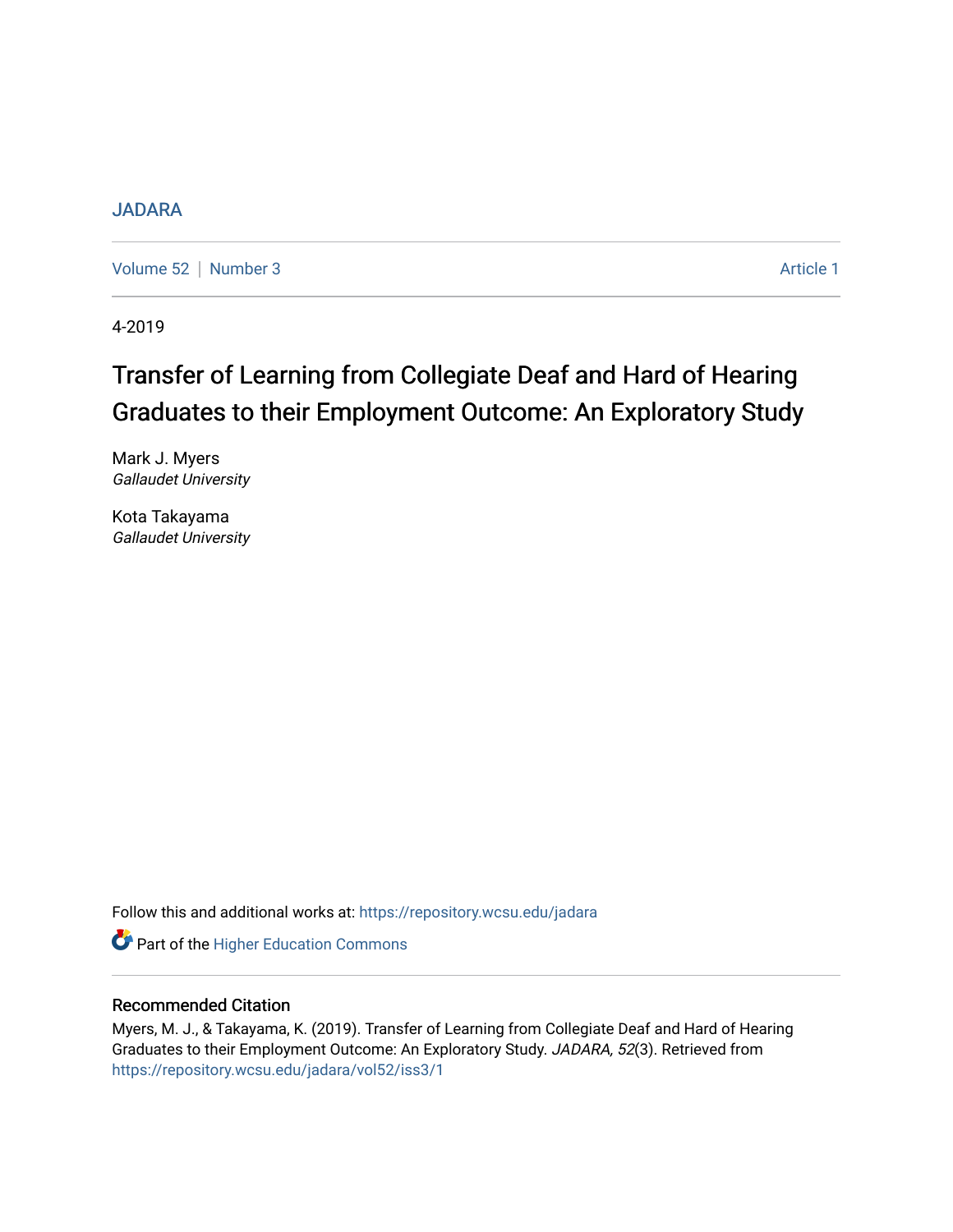## **Transfer of Learning from Collegiate Deaf and Hard of Hearing Graduates to their Employment Outcome: An Exploratory Study**

Transfer of learning is a critical theory in teaching and preparing adult learners to acquire and apply new knowledge, skills, and abilities in their future workplace (Haskell, 2001). Collegiate education preparation for adults who are deaf or hard of hearing is even more important for successful employment outcomes, especially in the fast-paced and competitive realm of today's workplace. Additionally, the Americans with Disabilities Act (ADA) and other legislation have increased the accessibility of a wide variety of postsecondary education programs in the United States for adults who are deaf, hard of hearing, or deaf-blind (Garberoglio, Cawthon, & Sales, 2017). Thus, this legislation and public policies in higher education have improved the openness of collegiate education opportunities for adults who are deaf and hard of hearing.

Yet only 18% of adults, who are deaf and hard of hearing fulfill the requirements of a bachelor's degree or higher, according to U.S. Census data from the 2015 American Community Survey (ACS) (Garberoglio et al., 2017). Employment outcomes of adults, who are deaf and hard of hearing's levels of educational attainment, increased slightly, from 65% for those who completed a bachelor's degree to 66.8% for those who completed a master's degree (Garberoglio, Cawthon, & Bond, 2016).

In general, transfer of learning from education to employment outcomes has been recognized as a problem and investigated by researchers who are interested in identifying ways to lessen the gap between learning and performance in the workplace (Haskell, 2001; Holton & Baldwin, 2003; Leberman, McDonald, & Doyle, 2006; McDonald, 2005). Forty percent of these adult learners fail to transfer what they learn from training to work immediately after training, and 70% demonstrate decreased learning transfer one year after completing their education program (Burke & Hutchins, 2007; Saks, 2002). The assessment of learning transfer provides evidence of a learning transfer problem (Baldwin & Ford, 1988), which may be attributed to the lack of evaluation instruments to diagnose the transfer of learning and limited personnel to perform a comprehensive and systemic evaluation (Holton, 2003). Furthermore, McDonald (2005) emphasized that in preparing the teaching-learning process, teachers should become skilled in exercising effective teaching strategies and critical thinking skills to sustain the needs of their adult learners in current higher education and employment climates.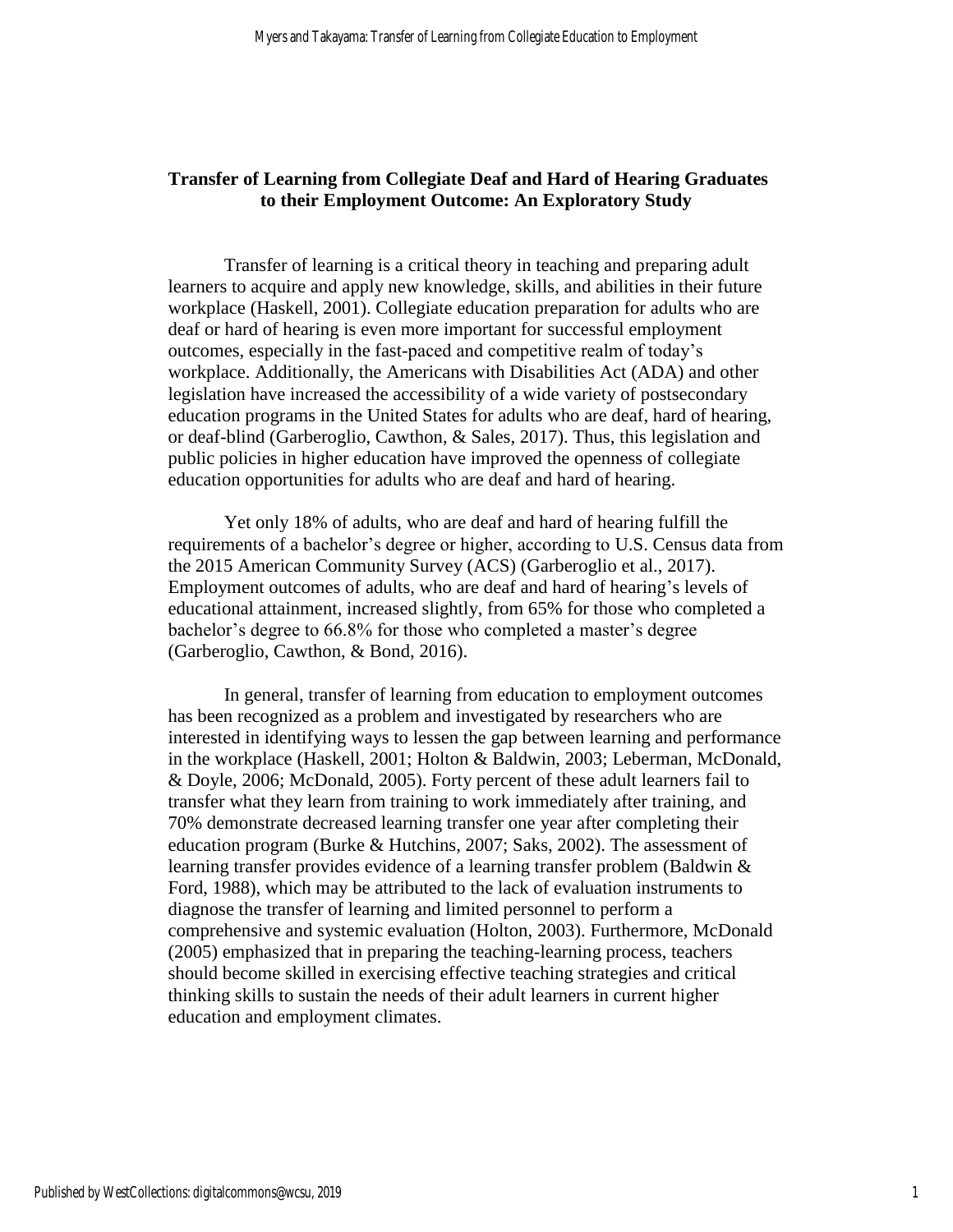The goal of this exploratory study is to investigate the extent to which deaf and hard of hearing adult graduates<sup>1</sup> were able to succeed in transfer of learning from their collegiate studies to their workplaces. The study outcomes may increase knowledge about and access for providing employment opportunities for adult learners by making employment resources available, thereby enhancing employment outcomes for recent graduates who are deaf and hard of hearing.

#### **Literature Review**

The concept of transfer of learning is a significant, broad, perplexing, and multifaceted field of study. It is generally referred to as the application of knowledge and skill gained from education to the workplace (Haskell, 2001; Leberman et al., 2006). Transfer is an important implication for faculty because most employers want to know what adult learners learn in classrooms that they then absorb and apply to the workplace (Barnett, 2005). A goal of university faculty is to engage and prepare learners to apply what they learn, transferring this information from classrooms to their future employment outcomes (Borden & Rajecki, 2000). Faculty members are capable of fostering learners' activities by furthering them to more thorough and independent thinking, and deeper learning transfers from classrooms to internship settings and workplaces. The transfer of learning is an asset for job preparation, especially with increasing competition for employment in today's global economy.

Transfer of learning has two dimensions: short-term near transfer and long-term far transfer, which are differentiated by the distance between learning in the classroom and putting that knowledge to affect the quality of job performance in the workplace (Holton & Baldwin, 2003; Leberman et al., 2006; Royer, Mestre, & Dufresne, 2005). Short-term near transfer and long-term far transfer have similar initial learning situations, but there are differences in the mechanisms of automatic transfer and mindful transfer (Leberman et al., 2006). With time and repeated practice, the automatic transfer effect most likely takes place in attaining knowledge and skills mechanically from classroom context to the internship context (Goldstone & Day, 2012; Myers, 2009). In contrast, a mindful transfer effect involves long-range purposeful, conscious thought and intellectual effort that is used to lessen significant gaps or differences between the classroom context and the workplace context (Leberman et al., 2006; Willert,

 $\overline{a}$ 

2

<sup>&</sup>lt;sup>1</sup> In this exploratory study, the authors did not inquire about the graduates as volunteer participants' specific backgrounds. Some of the participants may identify as culturally Deaf (as denoted with an uppercase "D" while other participants may not even if they are deaf (as a lowercase "d" or hard of hearing (Middleton, Hewison, & Mueller, 1998).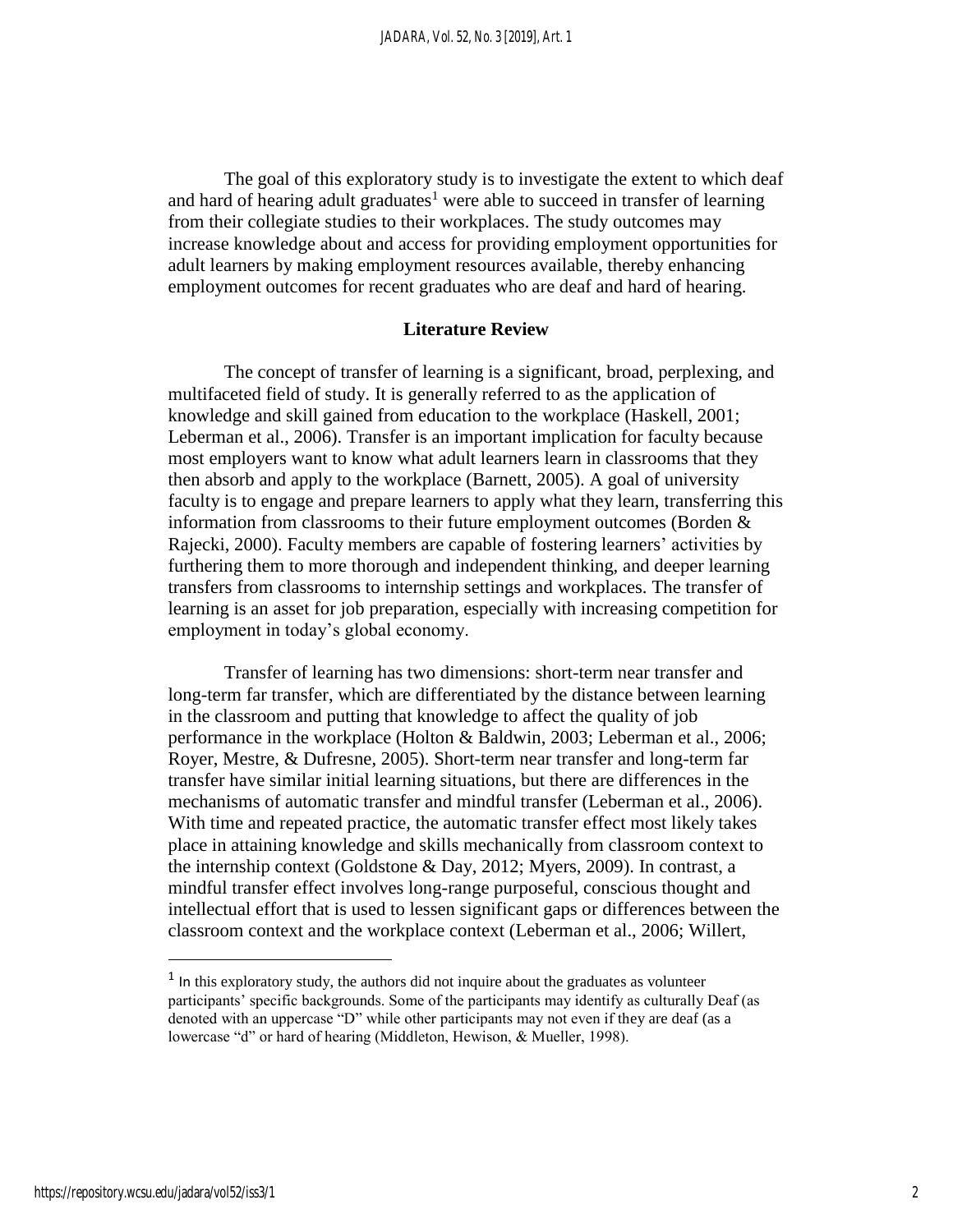Keller, & Stegeager, 2011). Without learning transfer, learning outcomes are not internalized nor easily evolved into metacognitive knowledge and skills for transference to other situations (Myers, 2009).

Short-term near transfer occurs when adult learners apply new knowledge and skills from the classroom to their performance in internship settings. This acquired knowledge and skill can exemplify near transfer if the classroom environment simulates the adult learners' internship or other work experiences outside the classroom. Near transfer signifies skills or knowledge that are transferred from one learned event within a given training program or across different training programs to another learned event in the workplace context (Chen, 2003; Leberman et al., 2006). In the classroom setting, if learners show evidence of role-playing led by faculty, they have achieved near transfer (Myers, 2009). For instance, when adult learners study Statistical Package for the Social Sciences (SPSS) data management or chemistry in the classroom, and then apply the learned content and skills to their internship setting that is an example of short-term near transfer.

Long-term far transfer moves beyond the boundaries of what is learned to include continual use, generalization, and adaptation of learned skills for application to a variety of work tasks (Holton  $\&$  Baldwin, 2003). Far transfer is signified as skills or knowledge learners can apply from school contexts to nonschool contexts, such as the workplace, where they recollect what they have learned and apply it to their job (Chen, 2003; Leberman et al., 2006). For instance, if learners' knowledge and skills in SPSS data management or chemistry are used in their internship settings, they would make good use for the long term by transferring that knowledge and skill to a workplace environment.

Learning is the precursor to personal and professional growth that takes place within an adult learners' generic knowledge, skills, and abilities (KSA) preparation for employment values. A closer look at these  $21<sup>st</sup>$  century, KSAs alongside research and data are attributes demonstrated by these participants in transferring from their university degrees to their employment and potential job promotion. Boyles (2012) responded to multiple calls for educators at all levels to recognize the challenges and opportunities in today's employment and to ensure that adult learners develop the generic KSAs they need. The difference between knowledge, skills, and abilities is subtle (Lauby, 2014); knowledge is a theoretical or practical understanding of information applied directly to the participants' performance in their studies and workplace. Skills are a capability of the participants to perform a psychomotor act including a manual, verbal, or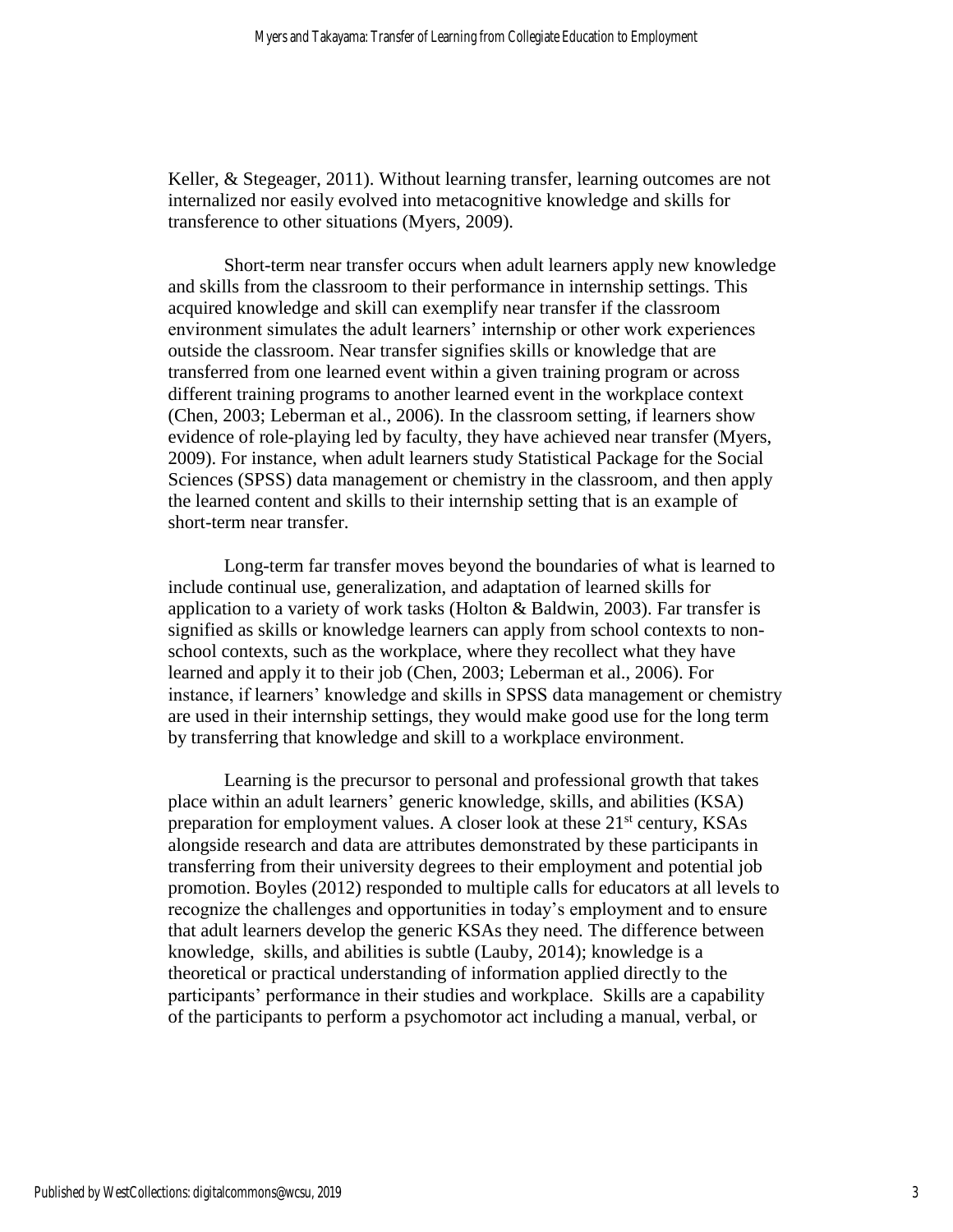mental manipulation of people, data, or thing through training or experience, and abilities are the qualitied of a performance that results in a product (Lauby, 2014).

On behalf of the Association of American Colleges and Universities, Hart Research Associates (2015) investigated and echoed that most employers placed values on graduates' knowledge, skills, and abilities (KSA), including proficiency in communication skills, teamwork skills, ethical decision-making, critical thinking, and application of knowledge in the workplace. The generic KSA questionnaire was adapted to explore and conceptualize the latent transfer of learning from the collegiate education to the employment outcomes. Grounded theory was performed by using a traditional hands-on analysis of 19 participants' responses to assist in a set of real-information data collection and the quantitative data analysis (Creswell & Creswell, 2018). The participants integrated their generic KSA preparation for employment from multiple learned classroom contexts to their workplace contexts. The KSA questionnaires are used as part of a rating process.

#### **Research Question**

The research question in this study was: How well did collegiate deaf and hard of hearing graduates transfer generic knowledge, skills, and ability preparation for employment competencies from their major studies to their workplaces?

The insights and assessment of learning transfer from collegiate education to employment outcomes regarding the relationship between participants' degrees and employment outcomes were assessed by the following research activities:

- 1. Measure the general competencies of the knowledge, skills, and ability scores among deaf and hard of hearing graduates in the last three years;
- 2. Identify and utilize the specific measurements in communication and teamwork competencies in the workplace as an evidence base for describing the relationship between graduates' degrees and employment outcomes; and
- 3. Identify needs based on the findings and results to develop further study of the transfer of learning impact among deaf and hard of hearing adult learners.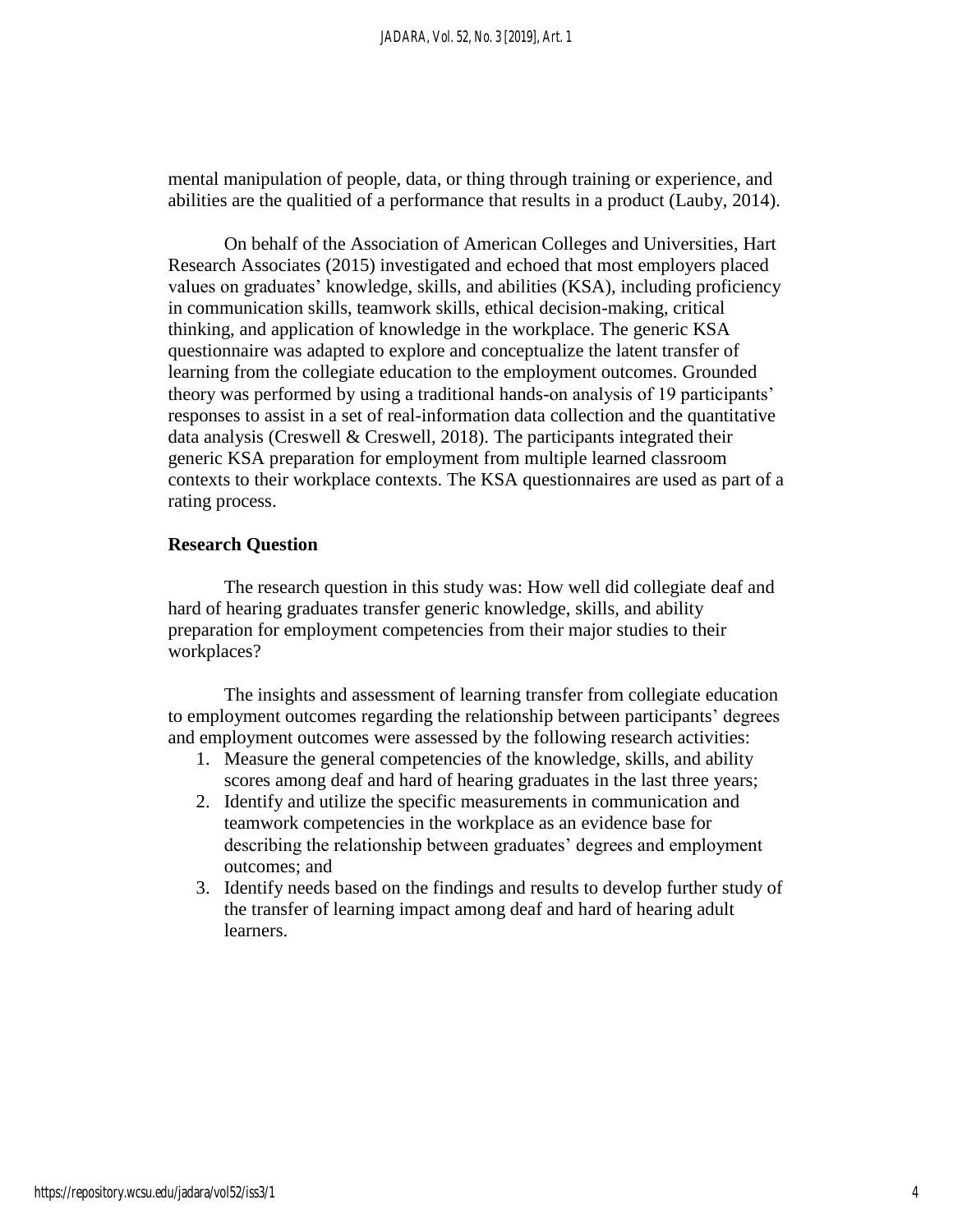## **Method**

## **Participants**

With Institutional Review Board (IRB) approval, 64 invitees, who had graduated from collegiate education within the last three years (2014-2016) from a specific academic department, were invited to participate in this research study based on a non-randomized sampling. Twenty-three of the participants had recently graduated with a bachelor's degree in government and 41 had a master's degree in public administration. Nineteen of the 64 graduates responded to an online survey (www.surveymonkey.com).

## **Measures and Procedures**

The quantitative data collection via SurveyMonkey electronically and statistical procedures included demographics, identification whether research participants were deaf or hard of hearing, preferred communication mode, education level, major(s), and work experiences. The survey instruments collected data listing two mechanisms of learning transference: 1) A generic KSA preparation for employment questionnaire, and 2) competencies in the workplace questionnaire.

The generic KSA preparation for employment questionnaire was designed to determine graduates' perceptions of their learning contexts and post-graduation employment (Crebert, Bates, Bell, Patrick, & Cragnolini, 2007). Nine KSA questions were adapted with an additional nine questions for a total of 18 questions focusing on a wide range of tasks and contexts such as major of study, communication and written skills, research skills, critical thinking skills, problem solving skills, and so forth.

From these survey questions, the quantitative data found that two competencies in the workplace were significant: communication and teamwork skills.

• Communication skills: Conveying information to another effectively and efficiently. Participants who are deaf or hard of hearing and use American Sign Language (ASL) or spoken English language with good verbal, nonverbal, and written communication skills help facilitate the sharing of information between people.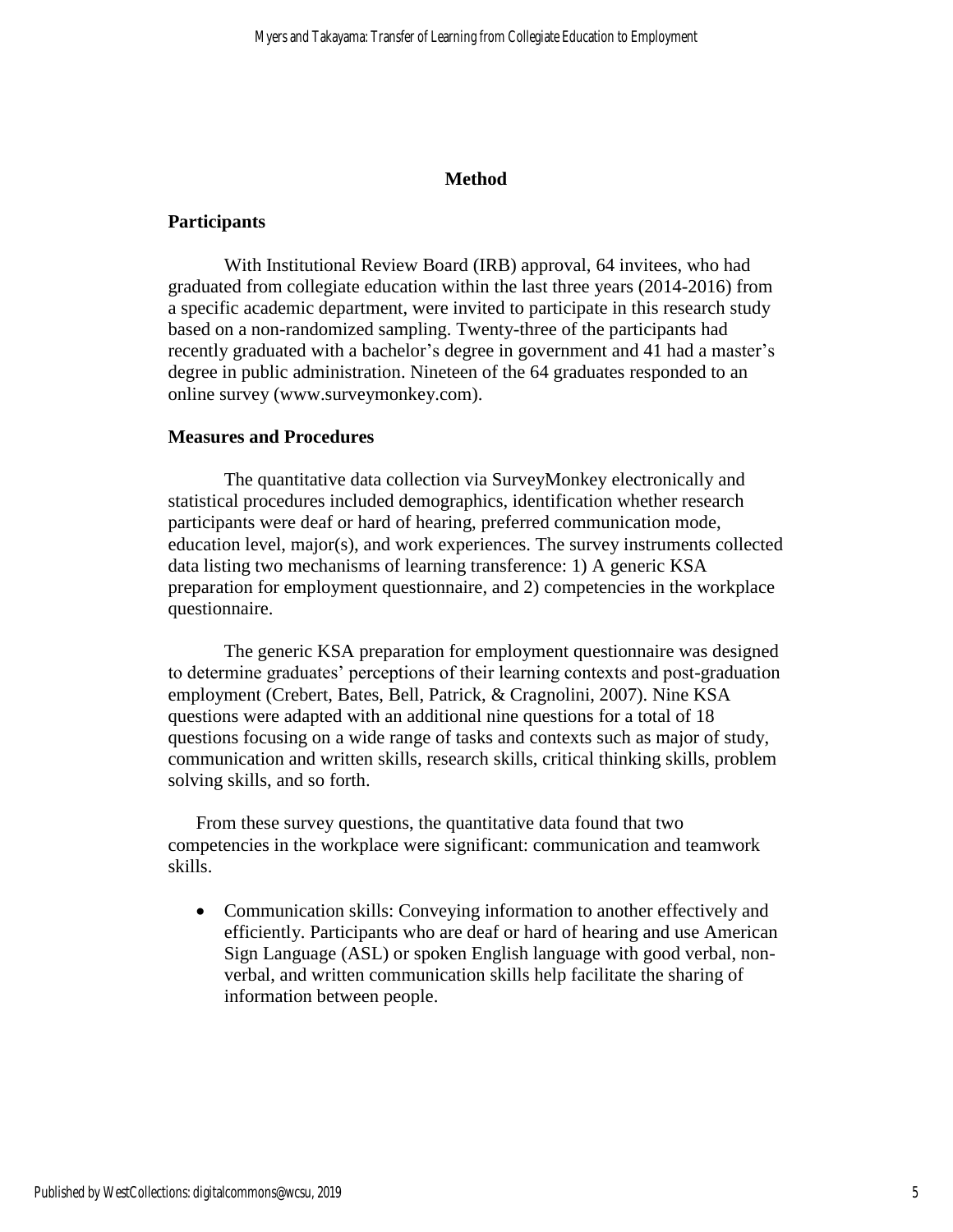• Teamwork skills: Working together cohesively towards a common goal. Adult learners create a positive working atmosphere in supporting each other by combining individual strengths to enhance team performance.

On the questionnaire, competencies in the workplace had two sets of 11 questions for communication skills and 13 questions for teamwork skills. Four of these communication skills questions were related to the needs of deaf and hard of hearing people who use ASL, sign language interpreters, and videophones to communicate in the workplace.

Completion of the questionnaires took approximately 30 minutes, although no time limit was set. A range of the Likert scale in response to each question was 1 (very weak), 2 (weak), 3 (neutral), 4 (strong), and 5 (very strong). All data from the survey were entered into a SPSS 24 version database for data analysis.

#### **Results**

The results of the participants' responses to the generic KSA preparation for employment competencies and a correlational analysis of both teamwork and communication skills were explored to answer the original research question. An analysis of the independent sample t test was discovered that recognized significant differences between female and male participants.

The KSA, communication, and teamwork competencies in the workplace culminated in a positive transfer of learning from these collegiate deaf and hard of hearing participants' graduation to their employment outcomes. This study also uncovered a deeper analysis of significant differences between female and male participants' communication and teamwork skills.

Twenty-eight of the 64 invited participants responded to the online survey. Eight of the responders opted out after they responded in the affirmative to the question of whether or not they were currently employed. This left 20 participants, of which one was eliminated because she or he did not meet the participation criteria. That left 19 participants who reported being directly, affected by the transfer of learning from graduations to employment outcomes.

## **Demographics**

The gender differentiation in the study included 8 females and 11 males, ranging age from 22 to 52 years ( $M = 34.89$ ,  $SD = 8.84$ ). Fifteen identified as deaf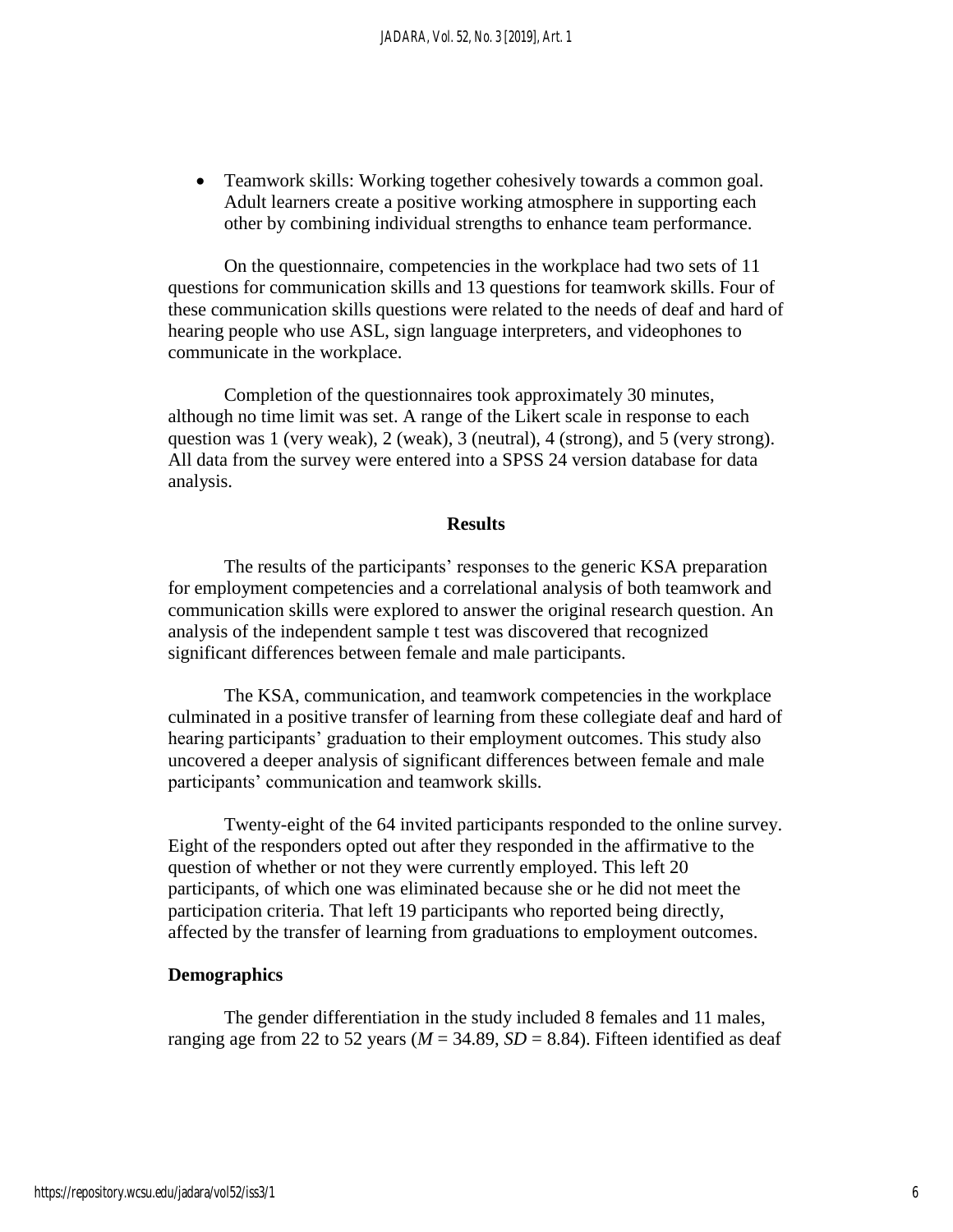and four identified as hard of hearing while 17 participants reported their primary communication preference as ASL, one reported spoken English, and one for written English.

Most of the participants held a master's degree  $(n = 14, 73.7\%)$ , while five had a bachelor's degree, including two who held dual degrees (*n* = 5, 25.3%). The majority (11 or 57.9%) identified as European American/White, four as African American/Black (21.1%), two as Latino/Hispanic (10.5%), one as Asian/Asian American (5.3%), and one as Biracial or Multiracial (5.3%). With respect to employment status, the majority of the participants held various positions related to their fields of study ( $n = 10, 52.6\%$ ) as shown in the Table 1.

| Sample Demographics ( $n = 19$ )                                  |              |       |
|-------------------------------------------------------------------|--------------|-------|
| Demographic                                                       | n            | $\%$  |
| Gender                                                            |              |       |
| Female                                                            | 8            | 42.1% |
| Male                                                              | 11           | 57.9% |
| <b>Hearing Status</b>                                             |              |       |
| Deaf                                                              | 15           | 78.9% |
| Hard of Hearing                                                   | 4            | 21.1% |
| Preference of Communication Mode                                  |              |       |
| American Sign Language                                            | 17           | 89.5% |
| English Spoken Language                                           | $\mathbf{1}$ | 5.25% |
| <b>English Written Language</b>                                   | $\mathbf{1}$ | 5.25% |
| Ethnicity                                                         |              |       |
| European American/White                                           | 11           | 57.9% |
| African American/Black                                            | 4            | 21.1% |
| Latino/Hispanic                                                   | 2            | 10.5% |
| Asian/Asian American                                              | $\mathbf{1}$ | 5.3%  |
| <b>Biracial or Multiracial</b>                                    | $\mathbf{1}$ | 5.3%  |
| Level of Education                                                |              |       |
| Master's Degree                                                   | 14           | 73.7% |
| Bachelor's Degree                                                 | 5            | 26.3% |
| Employment                                                        |              |       |
| Positions related to her/his college degree                       | 10           | 52.6% |
| Position not related to her/his college degree                    | 4            | 21.1% |
| Continuing to advance studies                                     | 2            | 10.5% |
| Unemployed but have been employed before                          | 1            | 5.3%  |
| Working in a position either related to or not related to her/his | $\mathbf{1}$ | 5.3%  |
| college degree, and continuing to advance studies                 |              |       |
| Working in a temporary position related to her/his degree         | $\mathbf{1}$ | 5.3%  |

Table 1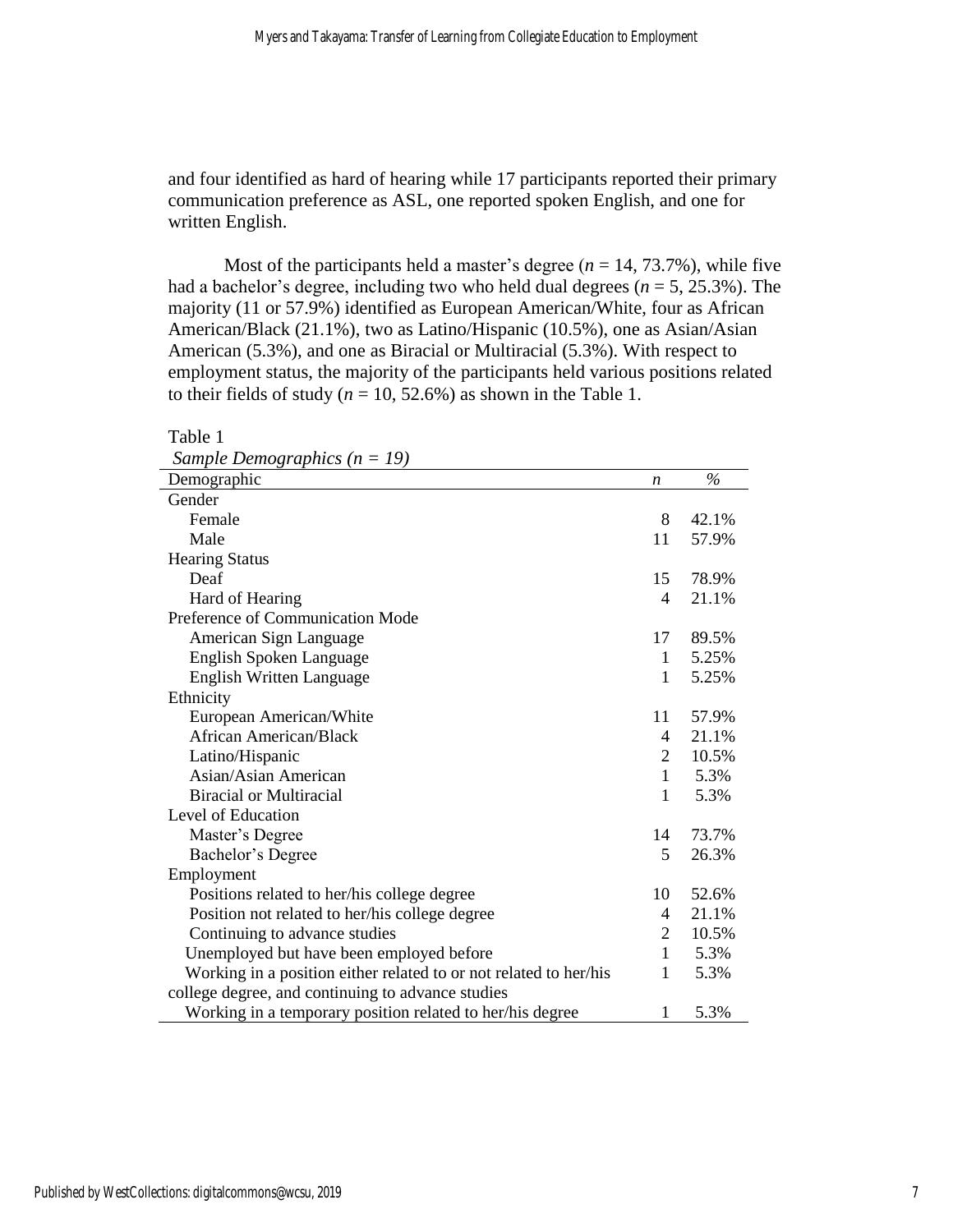## **KSAs**

All 19 participants responded to each item relevant to the general competencies of the KSAs in the transfer of learning climate from their studies to the workplace. The participants' responses indicated a strong and positive correlation between university preparation for employment and successful employment experiences ( $r_s = .726$ ,  $p < .001$ ). The variability of the KSA, as shown in Table 2, identified the order of strong responses: ability to work with a team (100%); interpersonal skills (94.8%); general knowledge in the field of the participants' major study (84.2%); ability to communicate with non-experts (84.2%) and ability to work with diverse population (84.2%). Weak responses from the participants were as follows: creativity skills or generating new ideas (15.8%); research skills (11.1%); and learn and apply new knowledge and skill in practice (10.5%). Most neutral responses were related to communication and written skills (31.6%); ethical commitment (21.1%); and research skills (16.75%).

#### Table 2

| Generic knowledge, skills, and       | Mdn            | Low   | Neutral | High     |
|--------------------------------------|----------------|-------|---------|----------|
| ability preparation for employment   |                | (Very |         | (Strong/ |
| questionnaire                        |                | weak/ |         | Very     |
|                                      |                | Weak) |         | strong)  |
| General knowledge in the field of    | 4              | 0%    | 15.8%   | 84.2%    |
| your major study **                  |                |       |         |          |
| Utilizing general knowledge of your  | $\overline{4}$ | 5.3%  | 15.8%   | 78.9%    |
| major study in the workplace **      |                |       |         |          |
| Learn and apply new knowledge and    | $\overline{4}$ | 10.5% | 15.8%   | 73.7%    |
| skill in practice *                  |                |       |         |          |
| Planning, organizing, implementing   | $\overline{4}$ | 10.5% | 10.5%   | 78.9%    |
| time management **                   |                |       |         |          |
| Communication and written skills *   | $\overline{4}$ | 0%    | 31.6%   | 73.7%    |
| Computing skills (word processing,   | 5              | 10.6% | 5.3%    | 84.2%    |
| database, other utilities) **        |                |       |         |          |
| Research skills **                   | $\overline{4}$ | 11.1% | 16.7%   | 72.2%    |
| Ability to retrieve and analyze      | $\overline{4}$ | 10.5% | 10.5%   | 78.9%    |
| information from different sources * |                |       |         |          |
| Critical thinking skills *           | 5              | 5.3%  | 15.8%   | 78.9%    |
| Creativity skills or generating new  | 4              | 15.8% | 5.3%    | 78.9%    |
| ideas *                              |                |       |         |          |
| Problem solving skills **            | 5              | 10.5% | 10.5%   | 78.9%    |
| Decision making skills *             | 5              | 5.3%  | 15.8%   | 78.9%    |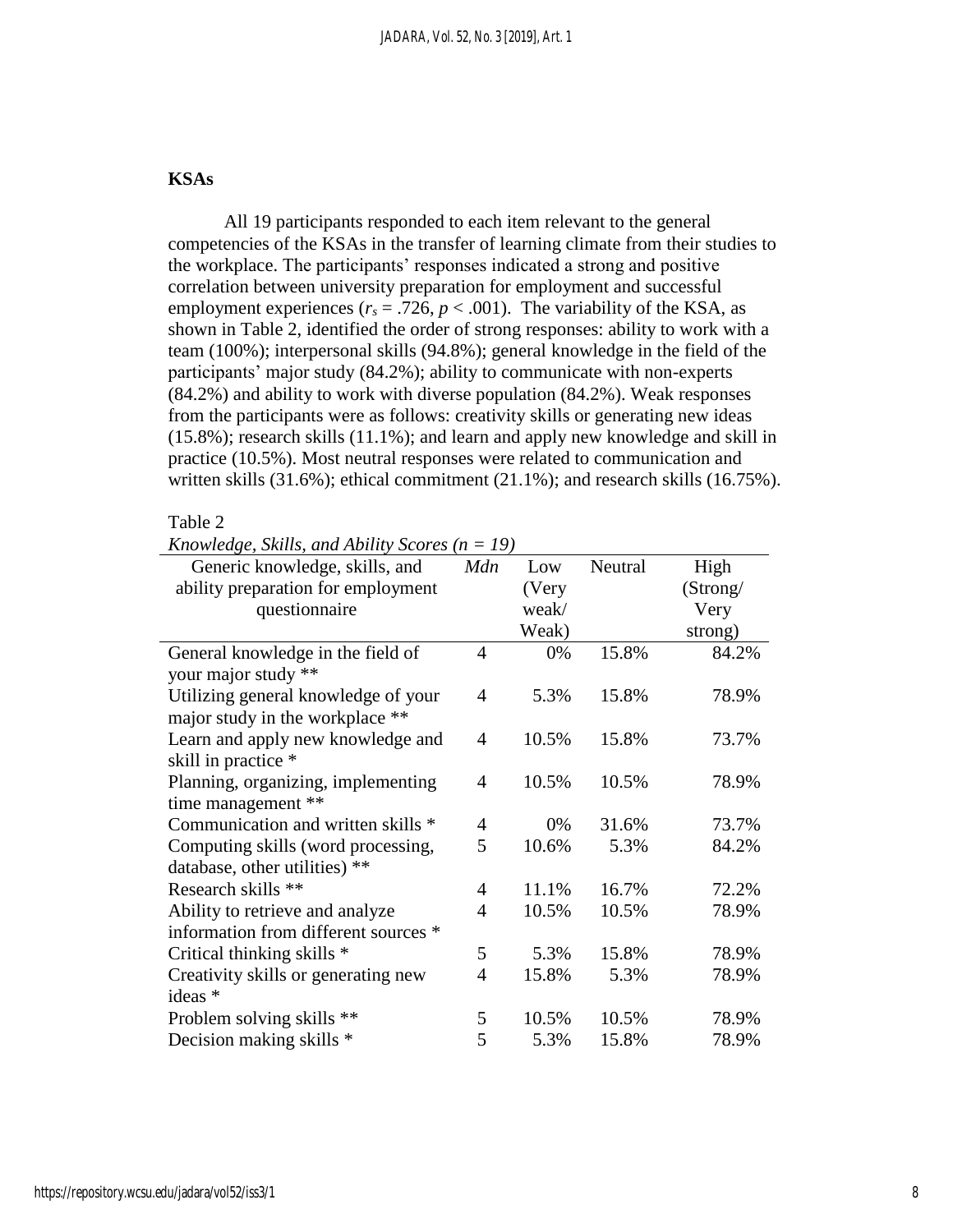| Ability to work with a team *    |    | $0\%$ | $0\%$ | 100%  |
|----------------------------------|----|-------|-------|-------|
| Interpersonal skills **          |    | $0\%$ | 5.3%  | 94.8% |
| Leadership <sup>**</sup>         | 4  | 10.5% | 5.3%  | 84.2% |
| Ability to communicate with non- | 5. | 5.3%  | 10.5% | 84.2% |
| experts $**$                     |    |       |       |       |
| Ability to work with diverse     | 5  | 5.3%  | 10.5% | 84.2% |
| populations *                    |    |       |       |       |
| Ethical commitment *             |    | $0\%$ | 21.1% | 78.9% |

\* Author adapted nine questions with permission from the Association of American Colleges and Universities. Falling Short? College Learning and Career Success by Hart Research Associates (January 2015).

\*\* Author added nine questions.

## **Employment Outcomes**

Next, after responding to questions covering generic KSA questionnaires, all 19 participants were asked about their job titles at their current place of employment and major studies as listed in Table 3. In addition, self-reported salaries were cross-tabulated by gender in Table 4.

## Table 3

*Participants' Job Titles and Major Study Degrees (n = 19)*

|     | <b>Job Title</b>                        | <b>Major Study Degree</b>              |
|-----|-----------------------------------------|----------------------------------------|
| 1.  | <b>Administrative Officer</b>           | <b>Master of Public Administration</b> |
|     |                                         | (MPA)                                  |
| 2.  | Analyst                                 | Bachelor of Arts (BA) in               |
|     |                                         | Government                             |
| 3.  | Program Assistant                       | <b>MPA</b>                             |
| 4.  | Director of Operations                  | <b>MPA</b>                             |
| 5.  | Diversity and Inclusion Specialist      | <b>MPA</b>                             |
| 6.  | <b>Ethics Officer</b>                   | <b>MPA</b>                             |
| 7.  | Executive Director $(501 (c)(3)$ Public | <b>MPA</b>                             |
|     | Charitable Organization                 |                                        |
| 8.  | Program Coordinator                     | <b>BA</b> in Government                |
| 9.  | <b>Graduate Assistant</b>               | <b>BA</b> in Government/International  |
|     |                                         | <b>Studies</b>                         |
| 10. | Human Resources Specialist              | <b>MPA</b>                             |
| 11. | <b>Immigration Service Officer</b>      | <b>BA</b> in International Studies     |
| 12. | Occupational Communication              | <b>MPA</b>                             |
|     | Specialist                              |                                        |
| 13. | Special Teacher                         | <b>MPA</b>                             |
| 14. | <b>Business Technologist</b>            | <b>MPA</b>                             |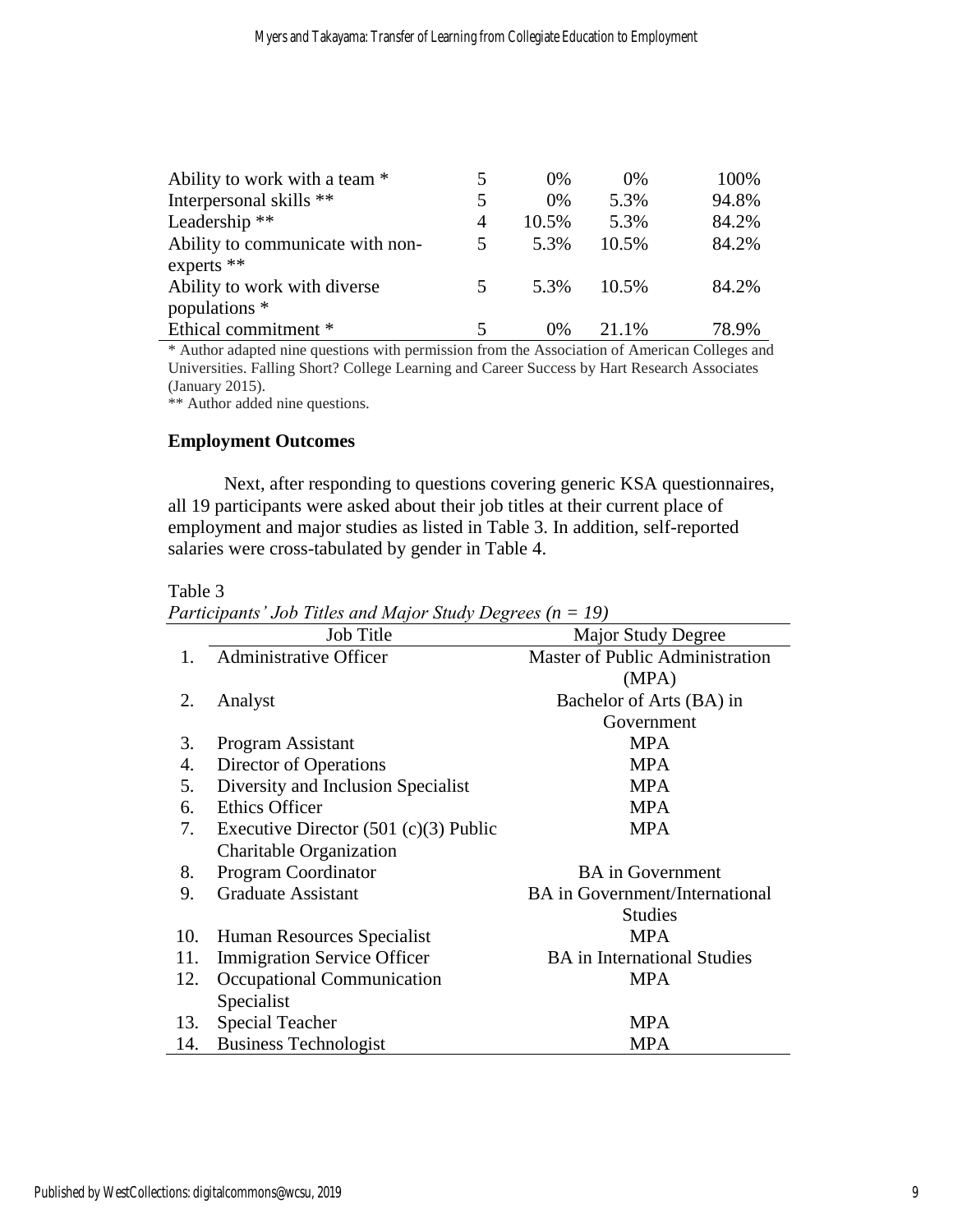| 15. Human Resources Assistant | <b>MPA</b>                         |
|-------------------------------|------------------------------------|
| 16. Director of Basketball    | <b>MPA</b>                         |
| Operations/Scout              |                                    |
| 17. Administrator             | <b>BA</b> in International Studies |
| 18. Legislative Analyst       | <b>MPA</b>                         |
| 19. Human Resource Recruiter  | <b>MPA</b>                         |

#### Table 4

*Degrees and Salary Ranges (n = 19)*

| <b>Salary Range</b>   | n  | n             | Female                      | Male | Total   |
|-----------------------|----|---------------|-----------------------------|------|---------|
|                       | BA | MA            |                             |      | Percent |
| \$39,999 or less      |    | 4             | $\mathcal{D}_{\mathcal{A}}$ | 6    | 42.1%   |
| \$40,000 - \$59,999   |    |               | 3                           |      | 31.6%   |
| \$60,000 - \$79,999   |    |               |                             |      | 0%      |
| \$80,000 - \$99,999   |    |               |                             |      | 10.5%   |
| $$100,000 - $119,999$ |    | $\mathcal{D}$ | $\mathcal{D}_{\mathcal{L}}$ |      | 10.5%   |
| \$120,000 - \$139,999 |    |               |                             |      | 5.3%    |
| Total                 |    | 14            |                             |      | 100%    |

#### **Competencies in the Workplace**

This exploratory study emerged on two of four competencies in the workplace: communication skills and teamwork skills since these two competencies garnered the highest scores with no outliers. Each competency served as a basis for a dimension of the transfer of learning from studies to the workplace that could be used to measure graduates' communication and teamwork competencies in their current workplace. Effective communication skills on the job as listed by participants included sign language, writing, listening, and mutual understanding. Teamwork skills included interpersonal skills, negotiation, and group effectiveness that inspires people to work together productively.

A correlational analysis was conducted using the Likert scale in the general skills section. The participating groups'  $(n = 19)$  self-evaluation of their own specific competencies in the workplace revealed statistical frequencies variables: 1) Communication skills and 2) Teamwork skills. Participants gave the highest ratings in communication skills (*M* =4.27, *SD* = .711) and teamwork skills  $(M = 4.39, SD = .596)$ . There was also a significant correlation between the scores of teamwork skills and the scores of communication skills ( $r_s = 0.865$ ,  $p < 0.001$ ). Thus, participants who scored higher teamwork skill levels also reported higher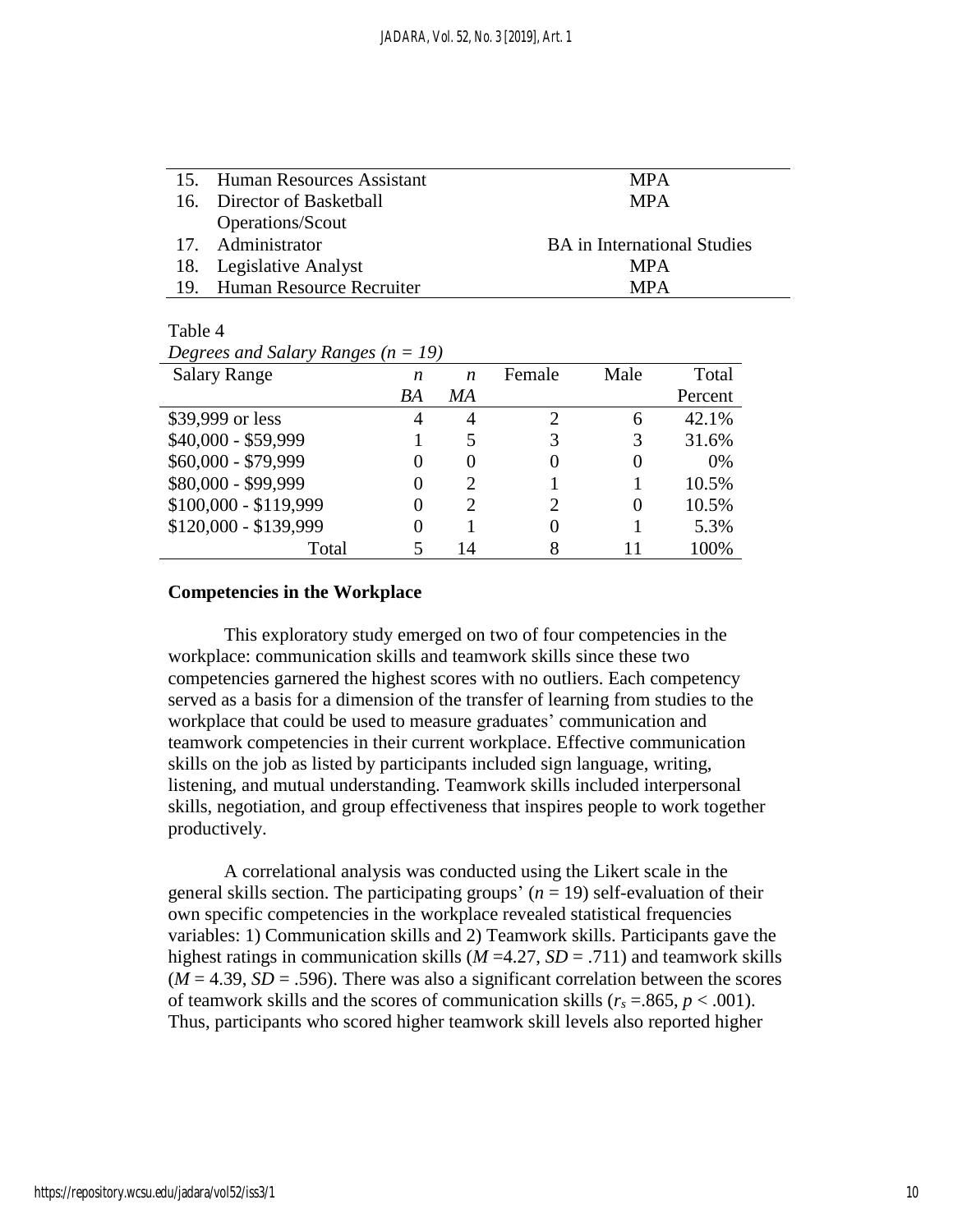communication skill levels. It is separate and different from assessing actual performance at the workplace.

## **Communication Skills**

An independent sample *t* test was conducted to evaluate communication competency scores between males and females. There was a significant difference in the average score for communication competency between female participants  $(M = 3.79, SD = .578)$  and male participants  $(M = 4.49, SD = .673)$ ,  $(t(17) = -$ 2.34,  $p = 0.032$ ). The resulting correlation between scores of KSA and scores of communications Skills ( $r_s = .843$ ,  $p < .001$ ) is noteworthy.

With respect to communication skills by gender, using an alpha level of .05, an independent sample *t* test was conducted to evaluate scores. Results indicated a significant difference between female  $(n = 8)$  and male  $(n = 11)$  as indicated notably by the following:

- Males ( $M = 4.09$ ,  $SD = 1.64$ ) are more likely than females ( $M = 2.37$ ,  $SD =$ 1.30) to communicate effectively with a large group of more than 10 people without interpreters in their current work environment  $(t(17) = -$ 2.44,  $p = .026$ ; and
- Males ( $M = 4.63$ ,  $SD = .674$ ) are more likely than females ( $M = 3.75$ ,  $SD =$ .707) to write reports, letters, or other documents in their current work environment (*t* (17) = -2.77, *p* = .013).

The data presents a profile of all 19 participants' self-reported analyses in their responses to communication skills questionnaires (see Table 5). The range of the Likert scale in the Table 5 chart is a high average of 4.20. Two of the questionnaires relevant to communication skills revealed weak (31.6%) effectiveness in groups of 3-10 and more than 10 people without interpreters in their work environments. One major component of any communication interaction is differences between participants' (89.5%) preference of using American Sign Language and their co-workers and supervisors' using spoken English language to communicate in their work environments.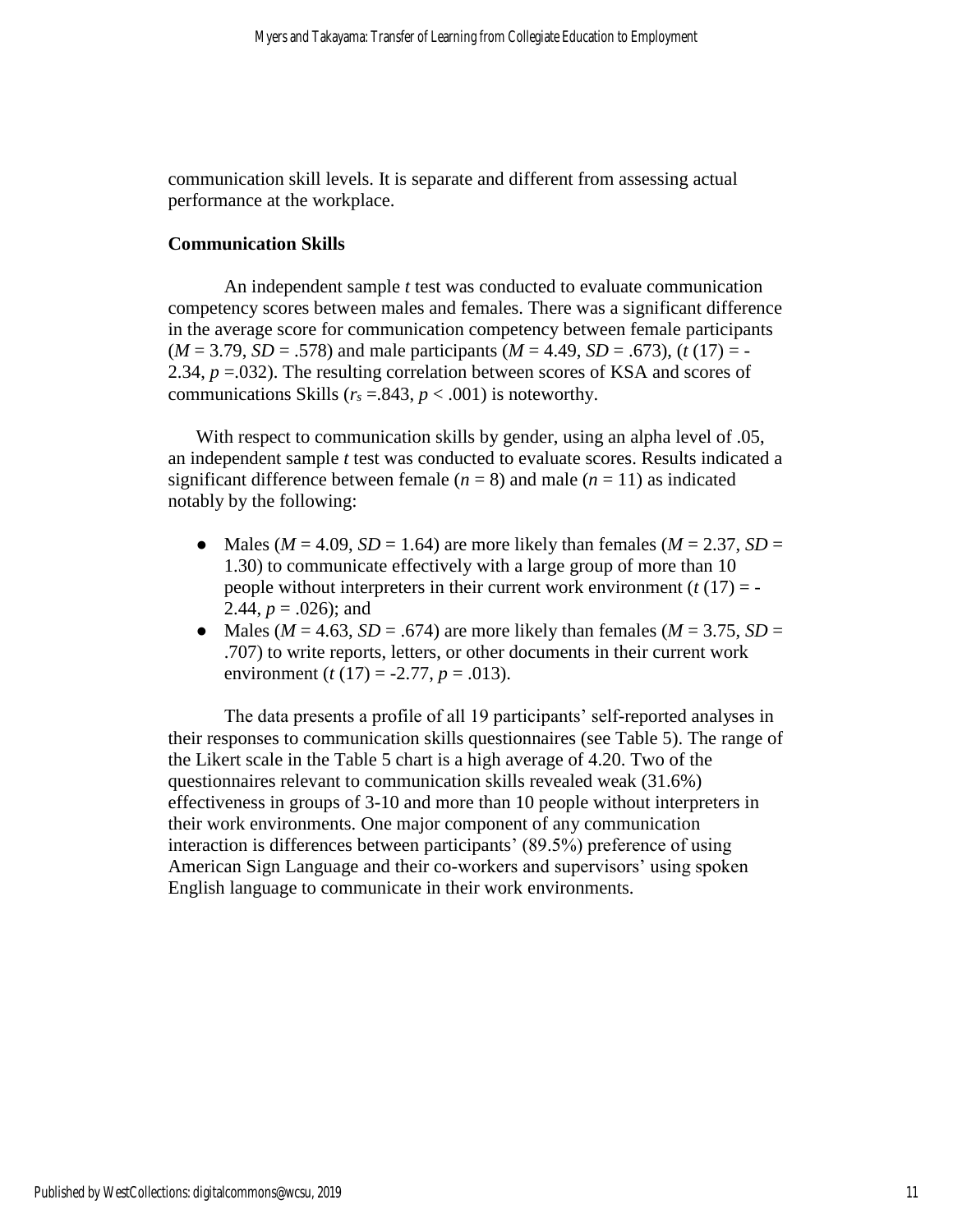| Table 5                                         |                |       |         |          |
|-------------------------------------------------|----------------|-------|---------|----------|
| <i>Communication Skills Scores</i> ( $n = 19$ ) |                |       |         |          |
| <b>Communication Skills Questionnaire</b>       | Mdn            | Low   | Neutral | High     |
|                                                 |                | (Very |         | (Strong/ |
|                                                 |                | Weak/ |         | Very     |
|                                                 |                | Weak) |         | Strong)  |
| Communicate effectively on a one-               | 5              | 5.3%  | 10.5%   | 84.2%    |
| to-one basis without interpreters in            |                |       |         |          |
| my current work environment.                    |                |       |         |          |
| Communicate effectively in a group              | $\overline{4}$ | 31.6% | 10.5%   | 57.9%    |
| of 3-10 people without interpreters             |                |       |         |          |
| in my current work environment.                 |                |       |         |          |
| Communicate effectively in a group              | $\overline{4}$ | 31.6% | 15.8%   | 52.6%    |
| of more than 10 people without                  |                |       |         |          |
| interpreters in my current work                 |                |       |         |          |
| environment.                                    |                |       |         |          |
| Communicate by telephone,                       | $\overline{4}$ | 0%    | 10.5%   | 89.5%    |
| videophone, or other means in my                |                |       |         |          |
| current work environment.                       |                |       |         |          |
| Write reports, letters, or other                | $\overline{4}$ | 0%    | 21.1%   | 79%      |
| documents in my current work                    |                |       |         |          |
| environment.                                    |                |       |         |          |
| Express ideas clearly in my current             | 5              | 0%    | 15.8%   | 84.2%    |
| work environment.                               |                |       |         |          |
| Write directions and procedures in              | $\overline{4}$ | 10.5% | 21.1%   | 68.4%    |
| my current work environment.                    |                |       |         |          |
| Manage, guide, and facilitate a                 | 5              | 5.3%  | 21.1%   | 73.7%    |
| group activity in my current work               |                |       |         |          |
| environment.                                    |                |       |         |          |
| Interact easily with supervisors and            | 5              | 0%    | 5.3%    | 94.8%    |
| co-workers from a variety of                    |                |       |         |          |
| backgrounds in my current work                  |                |       |         |          |
| environment.                                    |                |       |         |          |
| Research, gather, and organize                  | 4              | 0%    | 5.3%    | 94.8%    |
| information to support ideas in my              |                |       |         |          |
| current work environment.                       |                |       |         |          |
| Use electronic mail, social media,              | 5              | 0%    | 5.3%    | 94.8%    |
| and other means of technology to                |                |       |         |          |
| communicate in my current work                  |                |       |         |          |
| environment.                                    |                |       |         |          |
| <b>Average rating</b>                           |                |       |         | 4.20     |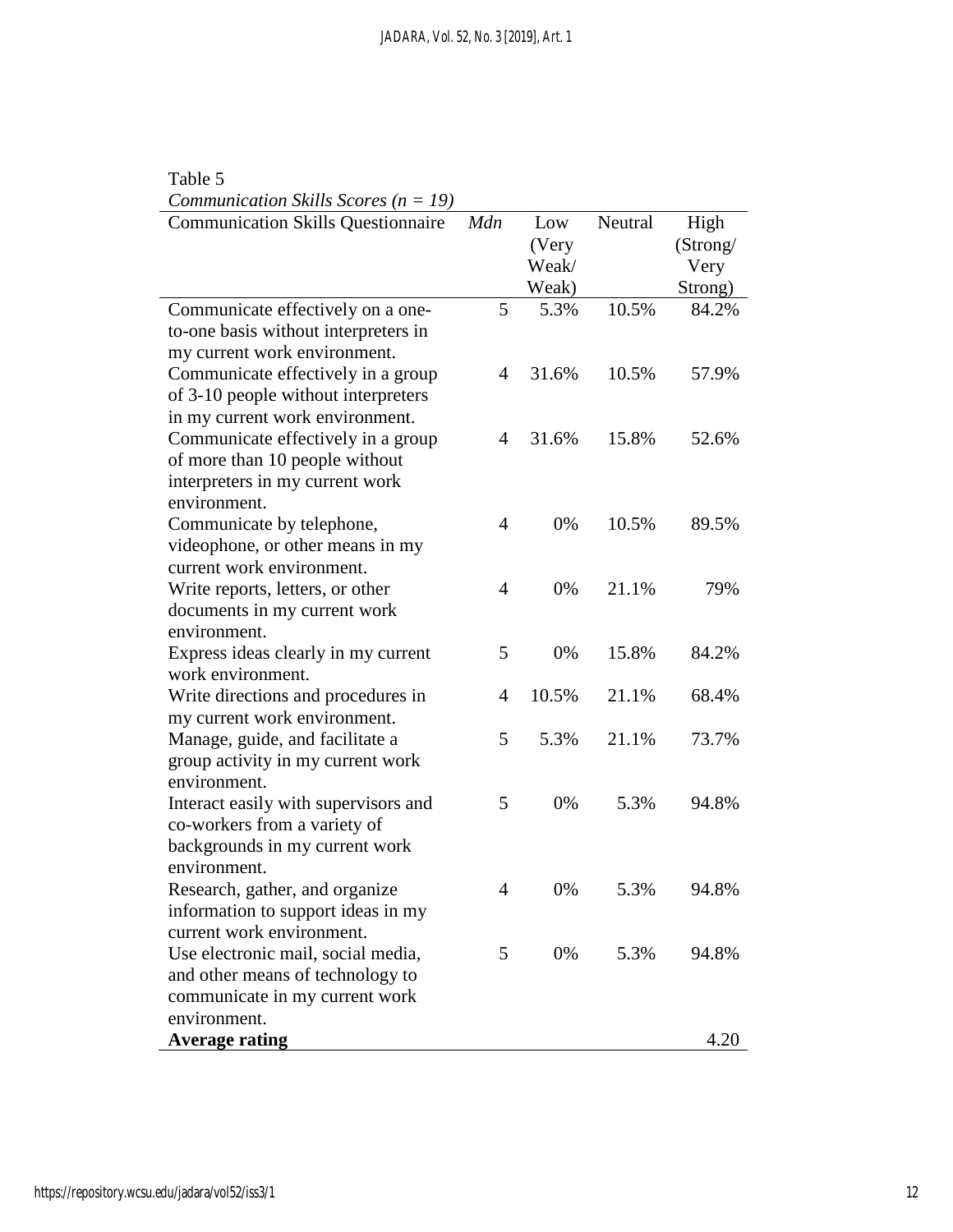## **Teamwork Skills**

An independent sample *t* test was conducted to evaluate teamwork competency scores between males and females, using an alpha level of .05. A significant difference between females ( $n = 8$ ) and males ( $n = 11$ ) was indicated by the following:

- Males ( $M = 4.72$ ,  $SD = .467$ ) are more likely than females ( $M = 4.12$ ,  $SD =$ .640) to listen actively to co-workers' comments/questions in their current work environment, (*t* (17) = -2.37, *p* = .029);
- Males ( $M = 4.81$ ,  $SD = .404$ ) are more likely than females ( $M = 3.87$ ,  $SD =$ .991) to assume responsibility for ensuring a task is completed in their current work environment  $(t(17) = -2.87, p = -.011)$ ; and
- Males ( $M = 4.82$ ,  $SD = .404$ ) are more likely than females ( $M = 4.25$ ,  $SD =$ .707) to teach and help co-workers as a part of a team in their current work environment (*t* (17) = -2.22, *p* = .040).

The data presented a profile of all 19 participants' self-reported analyses in their responses to teamwork skills questionnaires (see Table 6). The range of the Likert scale in the Table 6 chart is a high average of 4.39. Only one of the survey questions indicated weak/neutral (42.1%) in how participants help and relieve tension by joking or "lightening up" in their current work environments.

| Teamwork Skills Scores ( $n = 19$ )      |     |       |         |          |
|------------------------------------------|-----|-------|---------|----------|
| <b>Teamwork Skills Questionnaire</b>     | Mdn | Low   | Neutral | High     |
|                                          |     | (Very |         | (Strong/ |
|                                          |     | Weak/ |         | Very     |
|                                          |     | Weak) |         | Strong)  |
| Offer information and opinions to        | 4   | $0\%$ | $0\%$   | 100%     |
| supervisors and co-workers in my current |     |       |         |          |
| work environment.                        |     |       |         |          |
| Start the group task in my current work  | 4   | 5.3%  | 15.8%   | 79%      |
| environment                              |     |       |         |          |
| Suggest answers to solve problems in my  | 4   | $0\%$ | 10.5%   | 89.5%    |
| current work environment.                |     |       |         |          |
| Listen actively to co-workers'           | 5   | $0\%$ | 5.3%    | 94.7%    |
| comments/questions in my current work    |     |       |         |          |
| environment.                             |     |       |         |          |

Table 6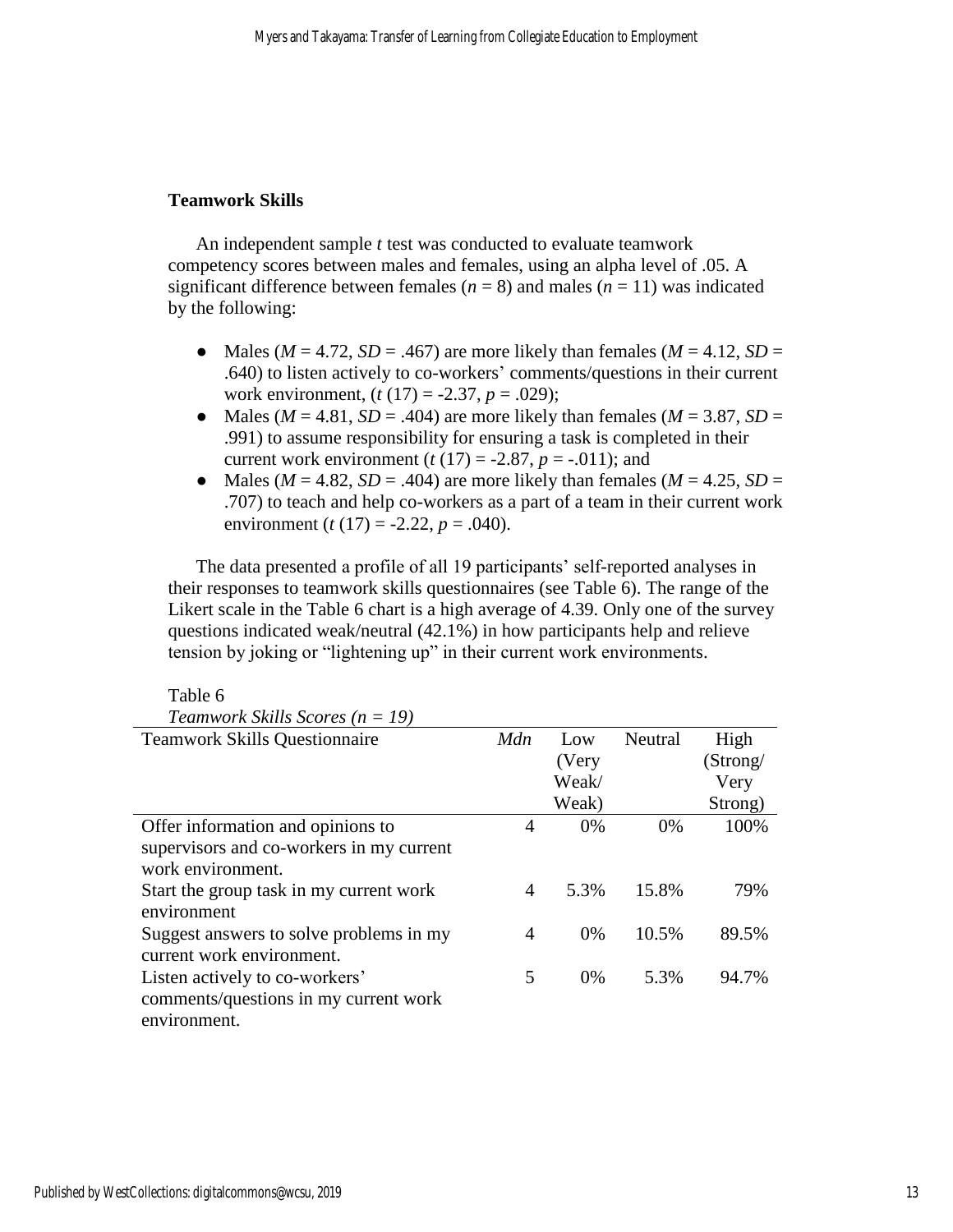| Provide positive feedback to supervisors and<br>co-workers in my current work environment.                             | 4 | 0%    | 10.5% | 89.5% |
|------------------------------------------------------------------------------------------------------------------------|---|-------|-------|-------|
| Help and relieve tension by joking or<br>"lightening up" in my current work<br>environment.                            | 4 | 15.8% | 26.3% | 57.9% |
| Assume responsibility for ensuring a task is<br>completed in my current work environment.                              | 5 | 5.3%  | 5.3%  | 89.5% |
| Ensure that instructions are understood by<br>team members prior to starting a task in my<br>current work environment. | 5 | 5.3%  | 10.5% | 83.9% |
| Teach and help co-workers as part of a team<br>effort on a task in my current work<br>environment.                     | 5 | 0%    | 5.3%  | 94.8% |
| Assist in the process of making a decision<br>with team members in my current work<br>environment.                     | 5 | 5.3%  | 5.3%  | 89.4% |
| Respect the thoughts and opinions of co-<br>workers in my current work environment.                                    | 5 | 5.3%  | 5.3%  | 89.4% |
| Lead the team effectively in my current<br>work environment.                                                           | 4 | 5.3%  | 15.8% | 79%   |
| Treat co-workers with courtesy in my<br>current work environment.                                                      | 5 | 0%    | 0%    | 100%  |
| <b>Average rating</b>                                                                                                  |   |       |       | 4.39  |

## **Discussion**

The results of this study show that university preparation has a positive effect on short-term near transfer and long-term far transfer for adult learners prior to graduation. Due to the initial exploratory investigation using a small nonrandomized sampling at a university departmental level, the utility of the results is neither internally or externally valid. Although gender differences were not initially included in the hypotheses, this study uncovered significant differences in the transfer of learning competencies in communication and teamwork from studies to the workplace between men and women.

In relation to the significant differences in the communication competency, more male participants indicated the ability to communicate effectively without interpreters in a group of more than 10 people than female participants did. Also, more male participants than female participants indicated that they wrote reports, letters, or other means of correspondence.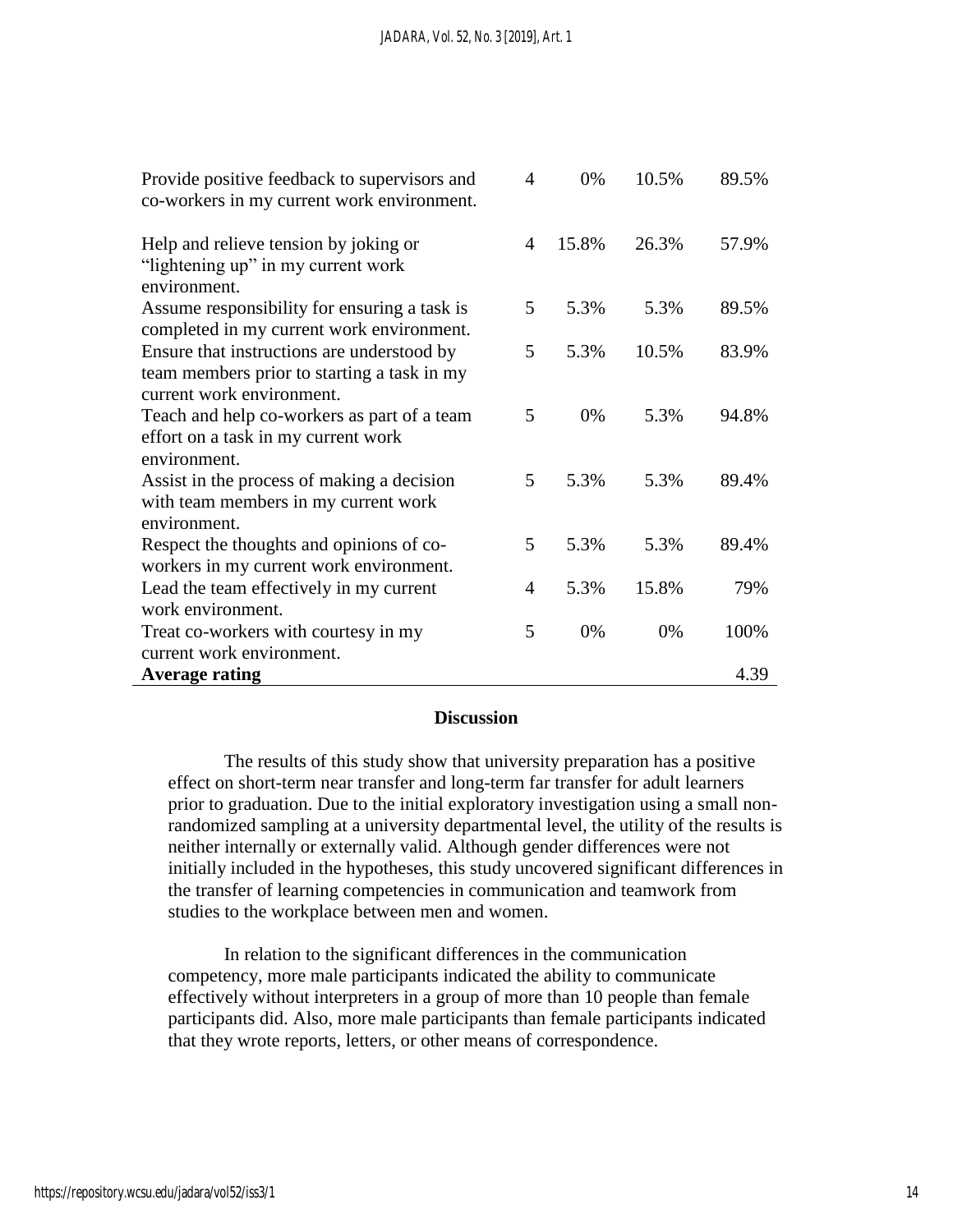In terms of teamwork competency, male participants indicated more teamwork skills than female participants. Additionally, more male participants than female suggested solutions to problems in their work environments. Similarly, male participants assumed more responsibility for completing tasks than female participants, and more male than female participants indicated that they taught and helped co-workers as part of a team.

Male and female participants may have a significantly different level of motivation for applying what they have learned in various settings and contexts to use in the workplace (Haskell, 2001). Participants who are most effective in the workplace are able to apply learned tasks, knowledge, and reasoning from the classroom to new situations (Subedi, 2004). They are also able to contribute their skills to problem solving by effectively interacting with co-workers and supervisors in the work environment (Ryan & Deci, 2000). This may lend some clarification on the gender disparity in the results.

In general, women tend to use communication as a tool to enhance connections and create relationships (Mohindra & Azhar, 2012) and communicate to build rapport and take turns communicating. On the other hand, men use communication to convey information and achieve palpable outcomes (Merchant, 2012) and often communicate in a straightforward manner to work on a task and build relationships while working on a project. Women are more expressive, sensitive, and civil in conversation than men, especially in situations of conflict (Basow & Rubenfield, 2003). On the other hand, men are viewed as more likely than women to exchange information and problem-solving in order to avoid interpersonal problems (Merchant, 2012; Basow & Rubenfield, 2003). These differences may explain the norms that resulted in the significant differences between genders in this study.

From this study, achieving a deeper understanding of these communication issues in non-structured informal and structured formal meetings between male and female participants who are deaf and hard of hearing requires further study. They may differ in communicating through collaborative discussion, exchange of ideas, critiques, and their level of comfort with coworkers and supervisors in a non-structured informal and structured formal meeting. These markedly different communication styles may affect deaf and hard of hearing people in ethical, responsible thinking, decision making, and developing work relationships with hearing co-workers (Padden & Humphries, 2005; Hybels & Weaver, 2007).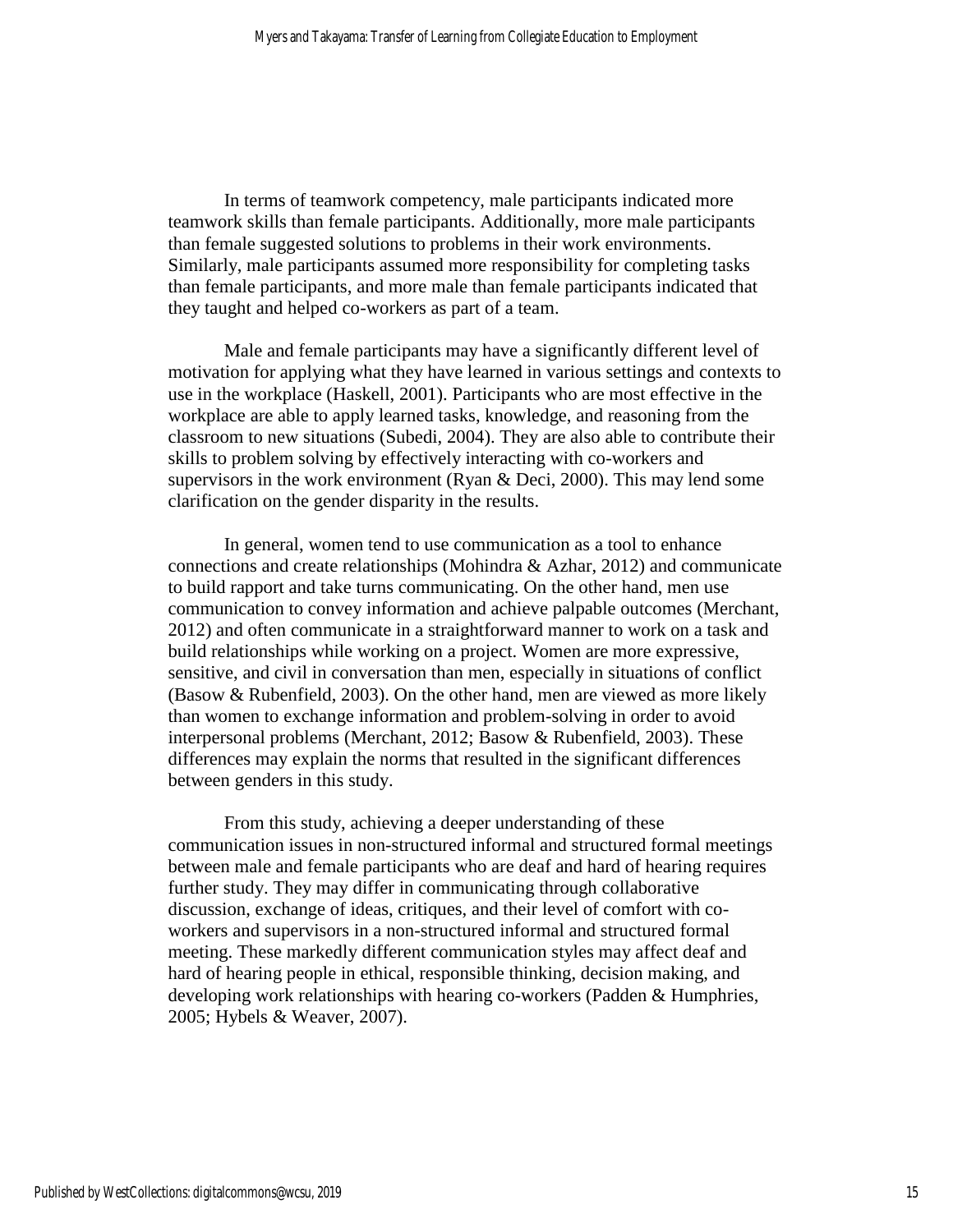Other factors may be that some deaf workers have different preferences for speech reading to communicate with their hearing co-workers daily (Barnett, 2002; Foster, 1998; Foster & MacLeod, 2003). Some may not be able to understand their hearing counterparts, which often leads them to feeling isolated and "out of the loop" in a non-structured formal meeting. Informal conversations are part of everyday communication in small groups of 3-10, or even more than 10 people, without interpreters, and deaf employees are often inadvertently left out of those conversations. For example, deaf workers may not have a chance to visually follow and interact with hearing co-workers or supervisors in an office, in a hallway, in an elevator, or even during lunch hour. Employees who are deaf or hard of hearing often lack access to daily communication that hearing employees have access to at all time, such as office banter or water cooler conversation. This access could help the deaf or hard of hearing employees have greater performance, giving them knowledge of their office culture and "mood".

Another probability related to the lack or non-availability of interpreting service in a work environment is that deaf participants who use ASL may not be confident in expressing or integrating conversation with hearing co-workers who use spoken English. They may instead only apply communication skills they have learned to achieve clear comprehension of the work context in a formal structured meeting when sign language interpreters are available to provide effective communication access with hearing people who use spoken English.

Some participants might be inspired to engage in multifaceted activities only when they have full and effective communication access in the workplace. They may integrate their knowledge and skills in multiple learning contexts and tasks with co-workers and supervisors in an environment free of oppression. Their intrinsic motivation inspires self-determination that is motivated by their innate psychological needs of creativity, teamwork, and communication in order to achieve their desire for productivity (Ryan & Deci, 2000). Self-determination behaviors may guide these participants in motivating their ongoing learning process, as well as maximize their self-confidence.

#### **Limitations of the Study**

Findings from this research are limited and therefore cannot be generalized to a large population sample. Initially, at the departmental level, there was a potential population of 64 graduates. Of these, 28 volunteered to participate in the study, with 19 completing the survey. The pool of participants was reduced by 32%, as some did not meet certain participation criteria. The results took into account only the data collected from those who completed the survey in its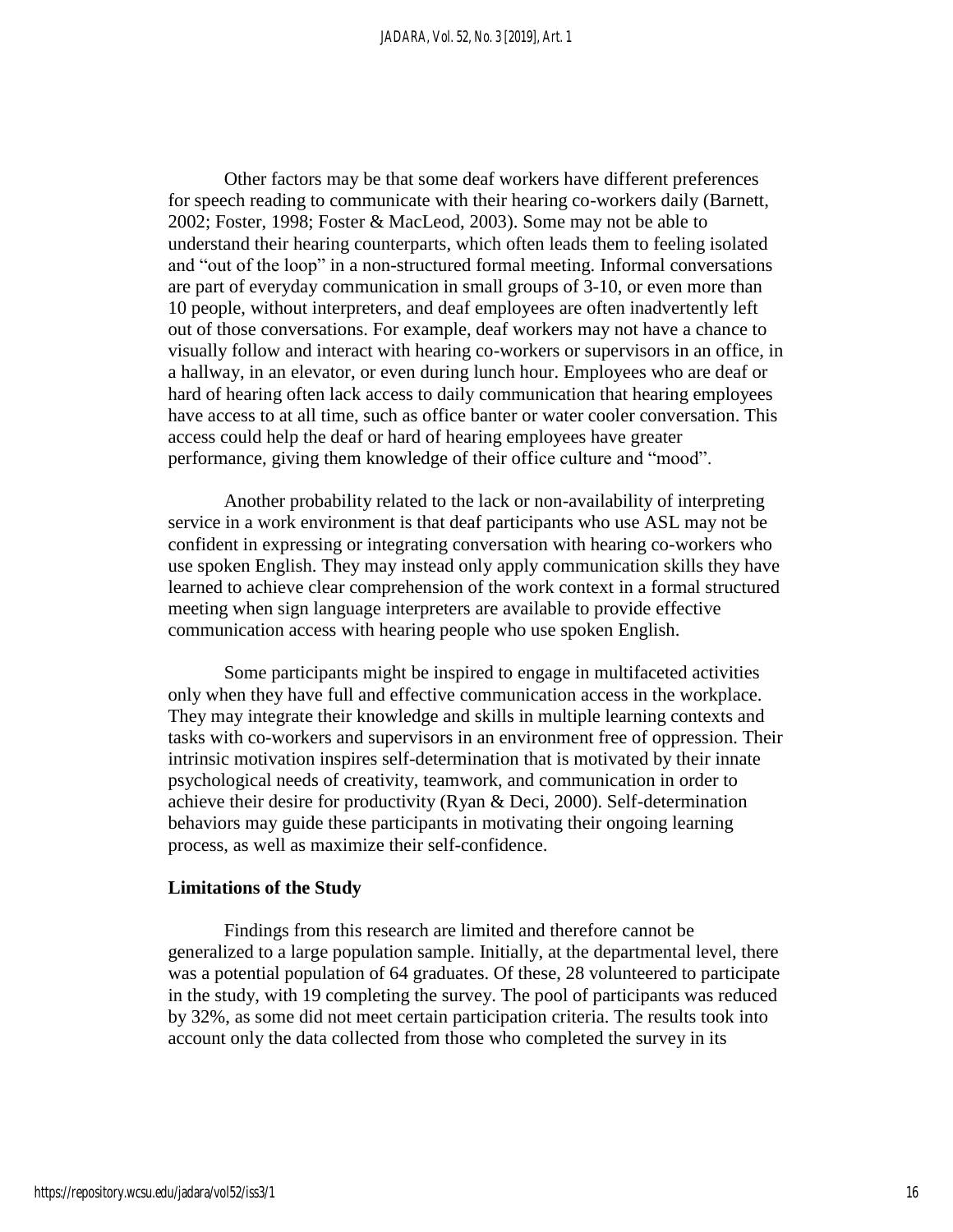entirety. The sample may have affected the internal and external validity measuring the outcomes of transfer of learning from university graduation to employment.

Due to limited data, interpretations of the findings presented in this study are similarly restricted. The most important limitation pertains to the departmental level on research-based major studies of interest because it only allowed investigators to explore recent graduates' major studies in relation to transfer of learning from graduation to employment. The departmental level may not be designed adequately for focusing on learning transfer outcomes or the broader field of major studies. It may have had insufficient challenges to maximize the transfer of learning needs of all the participants.

The results of the study can be inferred while being mindful of the limitations of internal and external validity of whether transfer of learning from graduates to their employment outcomes is sufficient evidence to support the limitations of the sample and departmental-level conditions. In spite of these limitations, the findings of the study have valid conclusions and implications for future research on learning transfer from graduations to the workplace.

#### **Recommendations for Future Research**

Even though the findings of this study indicate a significant difference between male and female graduates' long-term far transfer of learning from study to the workplace in the areas of teamwork and communication skills, the investigation of short-term near transfer of learning between classrooms and internship settings requires additional study. The scarcity of literature on this topic, coupled with limited data from this study, leaves researchers eager for further exploration, especially among adult learners who are deaf and hard of hearing.

The authors of this paper will discuss a theoretical understanding of how short-term near transfer between classroom and internship sites that might affect adult learners who are deaf and hard of hearing. Short-term near transfer between classroom and internship sites should be used to investigate the influence of faculty, curriculum design, transfer interventions, and class delivery methods on transfer of learning from classrooms to internship settings. Experienced faculty use best practices to design learning methods in classrooms, which are carried over in the delivery of learning transfer to internship settings. The use of welldesigned learning interventions leads to the expectation of improving learners'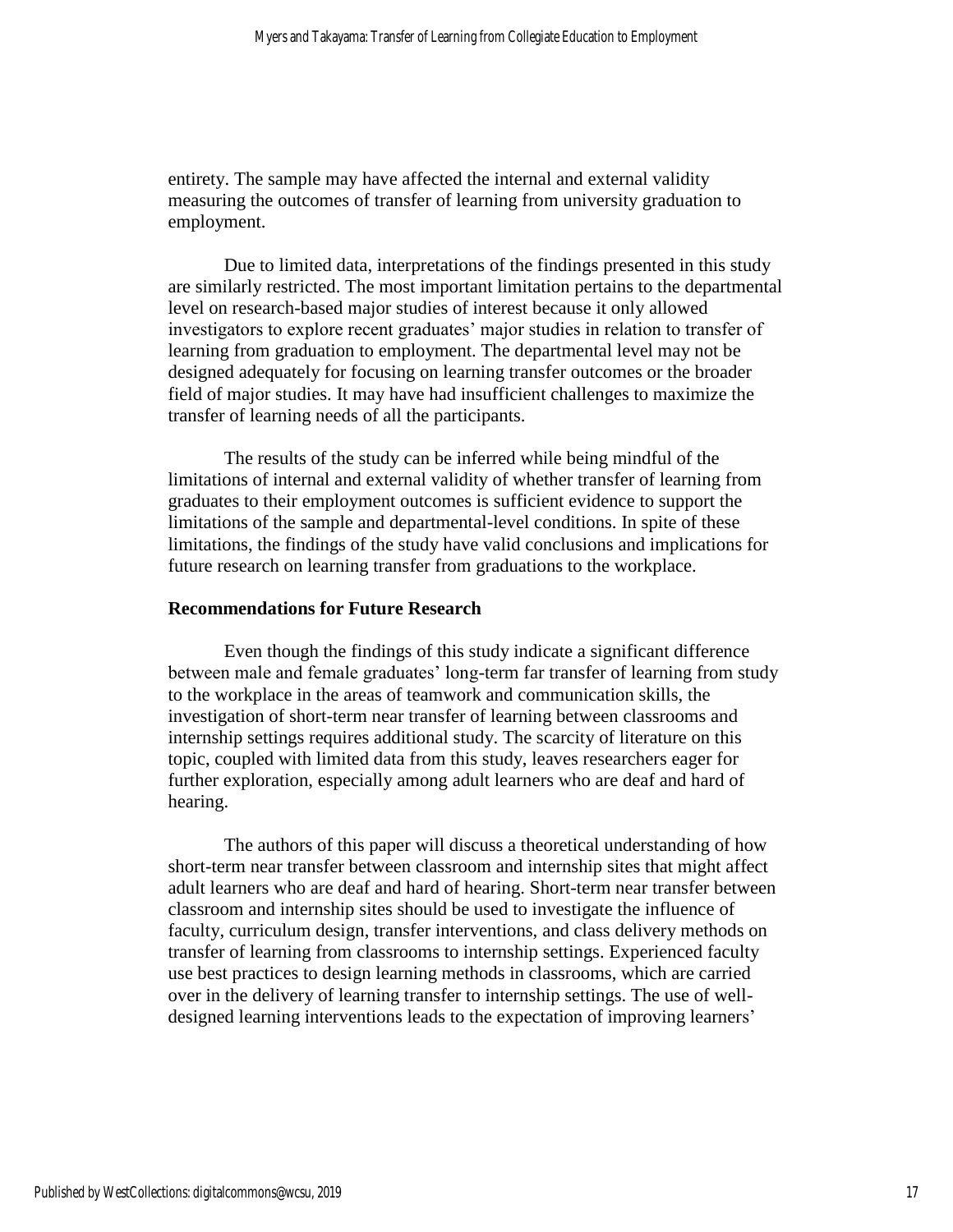performance in an internship and ultimately in the workplace (Burke & Hutchins, 2008).

A consideration for further research is to determine the effects of a shortterm near transfer of learning approach of adult learners' transfer of learning from classrooms to internship settings outcomes. Thus, short-term near transfer of learning is clear in a situation where the acquired knowledge or skills can exemplify near transfer if the classroom environment is simulated to closely mirror the internship and work environment (Barnard & Jacobs, 2007). For example, learning how to resolve mathematical problems in classrooms may help adult learners to later maintain multi-mathematical problem solutions in an internship environment. The investigation of short-term near transfer of learning between classrooms and internship settings warrants additional study.

The results of the qualitative research will contribute to increasing the findings of critical information and descriptive illustrations of these adults. The researchers will explore the pattern of storytelling to discern between successful and unsuccessful experiences in the short-term near transfer climate. Thus, teaching between classrooms and internship sites needs more investigation.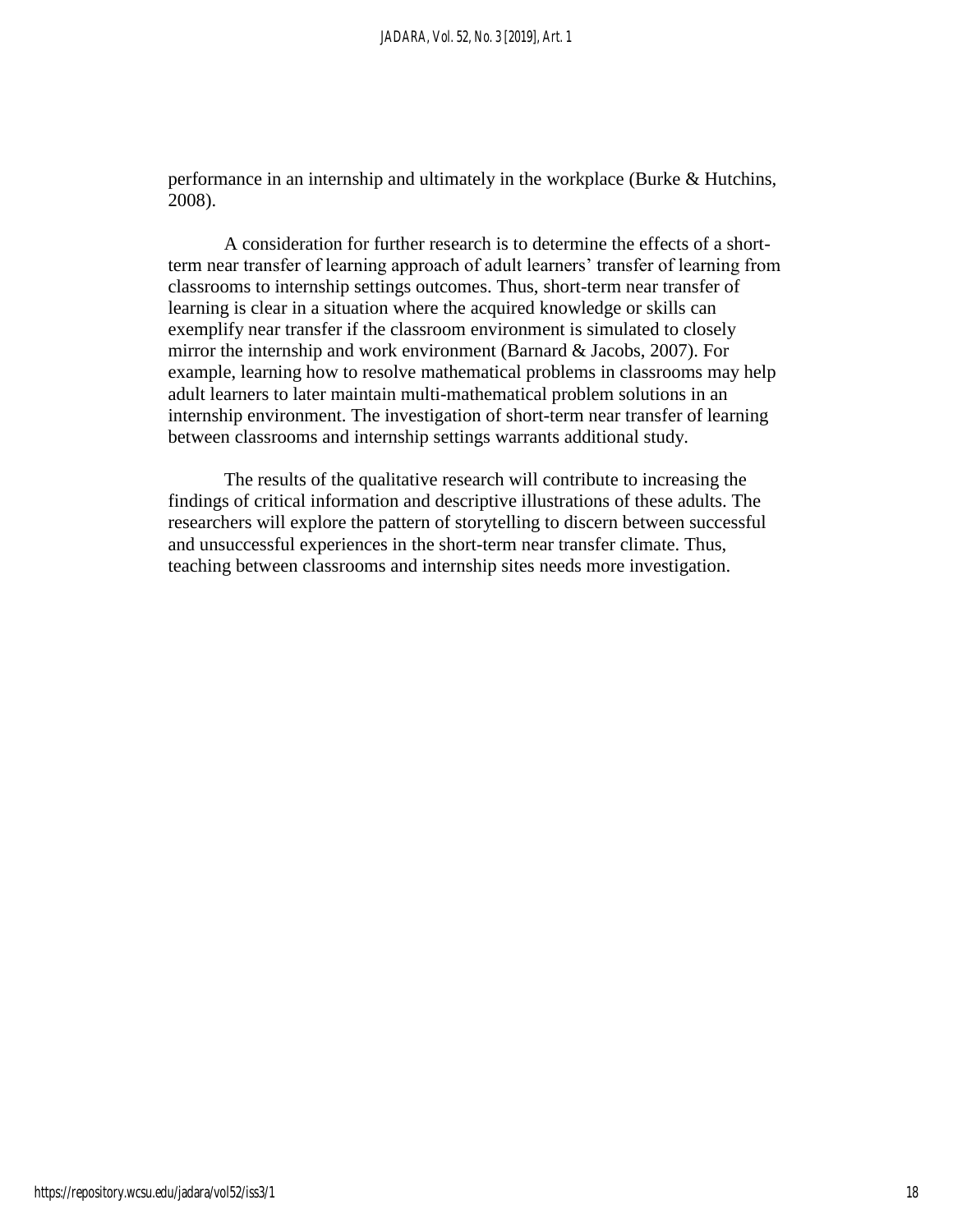## **References**

- Barnett, B. G. (2005). Transferring learning from the classroom to the workplace: Challenges and implications for educational leadership preparation. *Educational Considerations*, 32(2), 6-16. [https://doi.org/10.4148/0146-](https://doi.org/10.4148/0146-9282.1241) [9282.1241](https://doi.org/10.4148/0146-9282.1241)
- Barnett, S. (2002). Communication with deaf and hard of hearing people: A guide for medical education. *Academic Medicine*, 77(7), 694-700.
- Basow, S. A., & Rubenfield, K. (2003). "Troubles talk": Effects of gender and gender typing. Sex Roles. *A Journal of Research*, 48, 183-187. <https://doi.org/10.1023/A:1022411623948>
- Bates, R., Holton, E. F., & Hatala, J. P. (2012). A revised learning transfer system inventory: factorial replication and validation. *Human Resource Development International*, 15, 549-569. <https://doi.org/10.1080/13678868.2012.726872>
- Borden, V. J. H., & Rajecki, D. W. (2000). First-year employment outcomes of psychology baccalaureates: Relatedness, preparedness, and prospects. *Teaching of Psychology 2000, 27*(3), 164-168. [https://doi.org/10.1207/S15328023TOP2703\\_01](https://doi.org/10.1207/S15328023TOP2703_01)
- Boyles, T. (2012).  $21^{st}$  century knowledge, skills, and abilities and entrepreneurial competencies: A model for undergraduate entrepreneurship education. *Journal of Entrepreneurship Education*, 15, 41-55.
- Burke, L. A., & Hutchins, H. M. (2007). Training transfer: An integrative literature review. *Human Resource Development Review 2007, 6*(3), 263- 296.<https://doi.org/10.1177/1534484307303035>
- Burke, L. A., & Hutchins, H. M. (2008). *Identifying best practices in training transfer: A qualitative study of training professionals*. Paper presented at the Academy of Human Resource Development International Research Conference in the Americas, Panama City, FL.
- Chen, H. C. (2003). *Cross cultural validation of learning transfer system inventory in Taiwan*. Louisiana State University and Agricultural and Mechanical College.
- Crebert, G., Bates, M., Bell, B., Patrick, C., & Cragnolini, V. (2004). Developing generic skills at university, during work placement and in employment: Graduates' perceptions. *Higher Education Research & Development, 23*(2), 147-165.<https://doi.org/10.1080/0729436042000206636>
- Creswell, J. W. & Creswell, J. D. (2018). *Research design: Qualitative, quantitative, and mixed methods approaches*. Thousand Oaks, CA: Sage Publications, Inc.
- Deci, E. L., & Ryan, R. M. (2002). *Handbook of self-determination research*. Rochester, NY: The University of Rochester Press.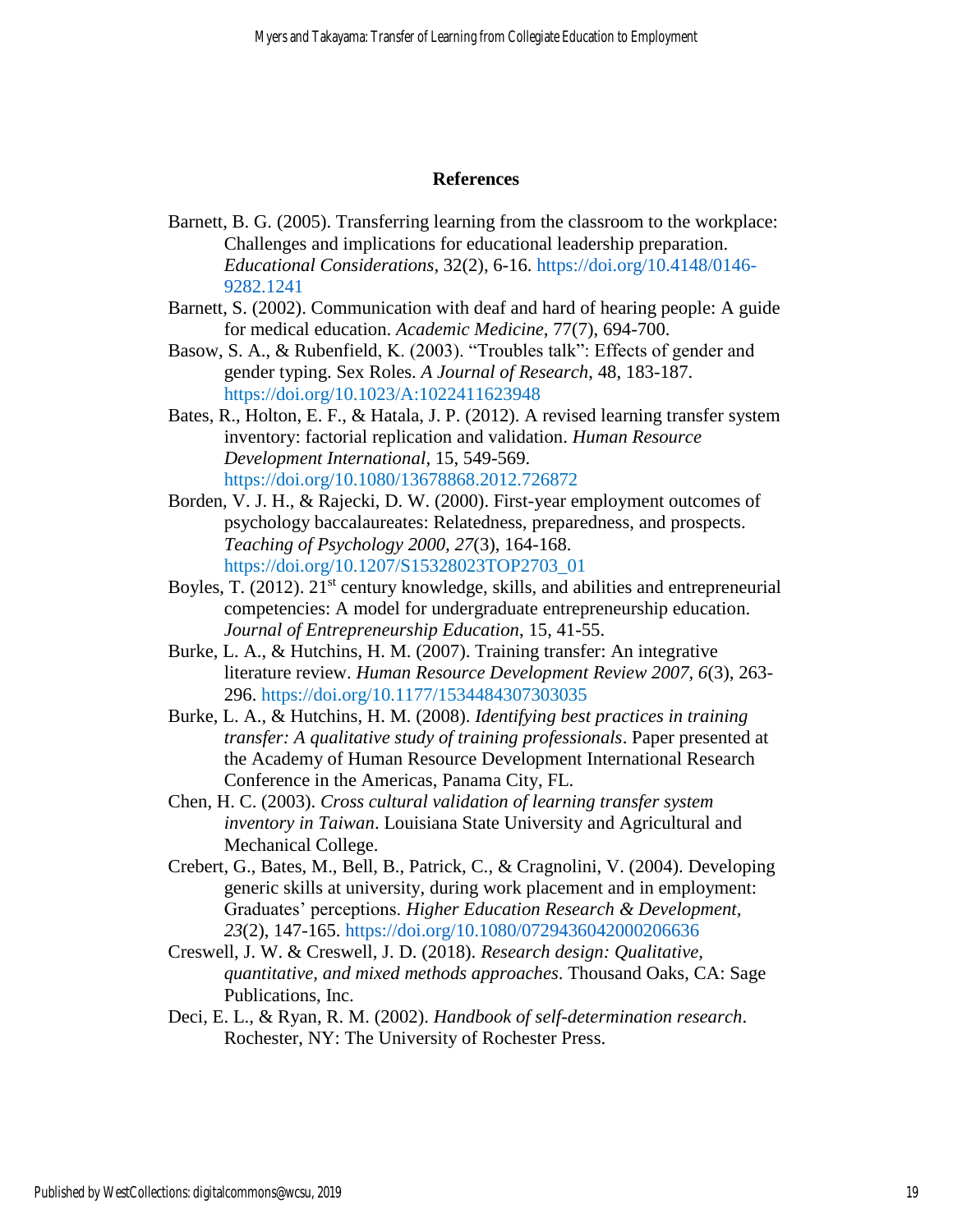- Foster, S. (1998). Communication as social engagement: Implications for interactions between deaf and hearing persons. *Scandinavian Audiology*, 27(4), 116-124.<https://doi.org/10.1080/010503998420748>
- Foster, S. & MacLeod, J. (2003). Deaf people at work: Assessment of communication among deaf and hearing persons in work settings. *International Journal of Audiology*, 42, S128-S139
- Garberoglio, C. L., Cawthon, S., & Sales, A. (2017). *Deaf people and educational attainment in the United States: 2017*. Washington, DC: U.S. Department of Education, Office of Special Education Programs, National Deaf Center on Postsecondary Outcomes.
- Garberoglio, C. L., Cawthon, S. & Bond, M. (2016). *Deaf people and employment in the United States: 2016*. Washington, DC: U.S. Department of Education, Office of Special Education Programs, National Deaf Center on Postsecondary Outcomes.
- Goldstone, R. L. & Day, S. B. (2012). Introduction to "New Conceptualizations of Transfer of Learning." *Educational Psychologist*, *47*(3), 149-152. <http://dx.doi.org/10.1080/00461520.2012.695710>
- Hart Research Associates (2015). *Falling short? College learning and career success*. Washington, DC: Hart Research Associates.
- Haskell, R. E. (2001). *Transfer of learning: Cognition, instruction, and reasoning*. San Diego, CA: Academic Press.
- Holton, E. F., III, & Baldwin, T. T. (2003). Making transfer happen: An action perspective on learning transfer systems. In E. F. I. Holton & T. T. Baldwin (Eds.), *Improving learning transfer in organizations* (pp. 3-15). San Francisco, CA: Jossey-Bass.
- Leberman, S., McDonald, L., & Doyle, S. (2012). *The transfer of learning: Participants' perspectives of adult education and training*. Burlington, VT: Gower Publishing Company.
- Lauby, S. (2014). The difference between knowledge, skills, and abilities. Retrieved from [https://www.linkedin.com/pulse/20141112122448-](https://www.linkedin.com/pulse/20141112122448-3299358-the-difference-between-knowledge-skills-and-abilities) [3299358-the-difference-between-knowledge-skills-and-abilities](https://www.linkedin.com/pulse/20141112122448-3299358-the-difference-between-knowledge-skills-and-abilities)
- McDonald, L. (2005). *Teacher education, training and experience: Knowing what, how, when, why and with*. New Zealand Annual Review of Education, 14, 131-151.
- McDonald, L., & Melchior, L. (2008). Investing in transfer of learning: Dancing the talk. *New Zealand Annual Review of Education*, *17*, 73-90.
- Merchant, K. (2012). How men and women differ: Gender differences in communication styles, influence tactics, and leadership styles. (Unpublished senior thesis). Claremont McKenna College, Washington, DC. Retrieved from [http://scholarship.claremont.edu/cmc\\_theses/513](http://scholarship.claremont.edu/cmc_theses/513)